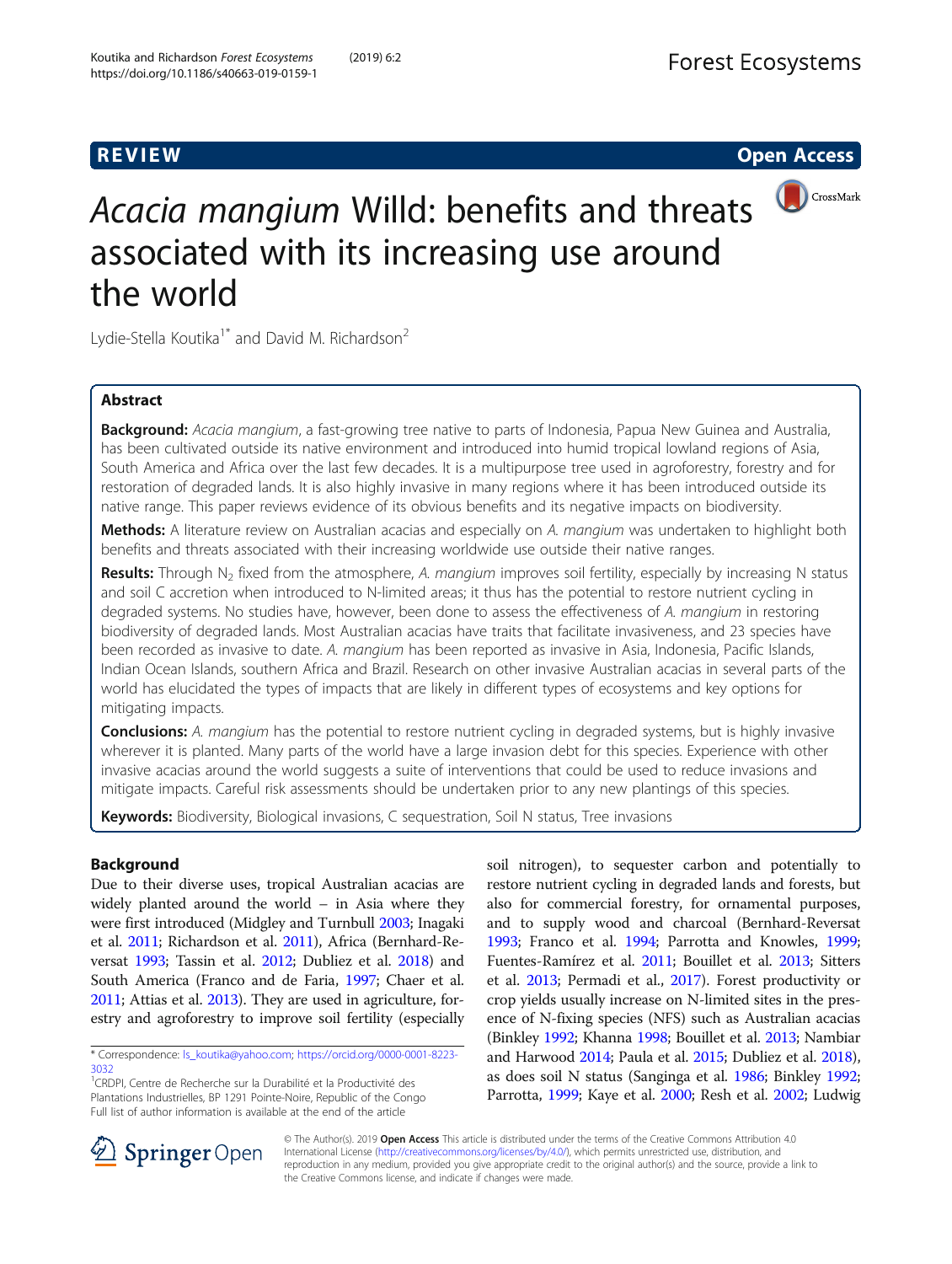et al. [2004;](#page-10-0) Hagos and Smit [2005](#page-10-0); Sitters et al. [2013\)](#page-11-0). Most Australian acacias have the capacity to sequester C in both soil and biota which also addresses goals associated with climate-change mitigation (Binkley [1992](#page-9-0); Kaye et al. [2000](#page-10-0); Resh et al. [2002;](#page-11-0) Lee et al. [2015;](#page-10-0) Forrester et al. [2013](#page-10-0)), though soil C storage may not occur in some cases (Voigtlaender et al. [2012;](#page-11-0) Oelofse et al. [2016\)](#page-11-0).

Most Australian acacias have traits associated with invasiveness. Twenty-three species have been recorded as invasive to date, and some are major invasive species in many geographical areas (Richardson and Rejmánek [2011](#page-11-0); Gibson et al. [2011;](#page-10-0) Rejmánek and Richardson [2013](#page-11-0); Richardson et al. [2015](#page-11-0)). In documenting the global biogeography and invasion ecology of Australian acacias, Richardson et al. [\(2011\)](#page-11-0) showed that all species that have been widely planted for forestry or other uses have become invasive. Whether an alien species becomes invasive depends on many factors, including life-history traits and the extent, level, and duration of species usage in the new environment. Considerable work has been done in this regard on Australian acacias. Interactions between traits, human usage, and residence time explain the extent of invasiveness for acacias (Castro-Díez et al. [2011](#page-9-0)). There is usually a long time lag between introduction and planting and the start of invasive spread; this results in a substantial 'invasion debt' in many areas where the widespread planting of alien species has occurred recently (Rouget et al. [2016\)](#page-11-0).

A. mangium, one of the Australian acacias that is widely planted in many parts of the world, has clear benefits in agricultural, agroforestry and forestry ecosystems (Bernhard-Reversat [1993;](#page-9-0) Franco et al. [1994](#page-10-0); Parrotta and Knowles, [1999](#page-11-0); Richardson et al. [2004](#page-11-0); Kull et al. [2011;](#page-10-0) Epron et al. [2013](#page-9-0)). Key reasons for the widespread planting of A. mangium, in commercial monoculture plantations or in mixed plantings with other tree species or crops in areas with infertile soils, are its capacity to improve soil fertility (Wang et al. [2010](#page-12-0); Forrester et al. [2013](#page-10-0); Koutika et al. [2014](#page-10-0); Machado et al. [2017;](#page-10-0) Tchichelle et al. [2017\)](#page-11-0), change the soil faunal, microbial and bacterial communities (Bernhard-Reversat [1993](#page-9-0); Bini et al. [2012,](#page-9-0) [2013](#page-9-0); Huang et al. [2014;](#page-10-0) Pereira et al. [2017\)](#page-11-0), and to stimulate crop or tree growth and forest productivity (Bouillet et al. [2013](#page-9-0); Epron et al. [2013](#page-9-0); Paula et al. [2015\)](#page-11-0). The species is considered useful for these purposes due to the enhanced nutrient cycling, higher nutrient availability and microbial activities that accrue from its presence (Khanna [1998;](#page-10-0) Bini et al. [2012](#page-9-0); Rachid et al. [2013](#page-11-0); Santos et al., [2017a,](#page-11-0) [b\)](#page-11-0). Introduction of A. mangium to agricultural, agroforestry or large open areas is, however, increasingly being shown to trigger major biological invasions. The number of publications documenting the invasive spread of A. mangium from planting sites is increasing rapidly; the species is currently

recorded as an invasive species in Asia, Indonesia, southern Africa and South America (Richardson and Rejmánek [2011;](#page-11-0) Ismael and Metali [2014](#page-10-0); Aguiar et al. [2014;](#page-9-0) Meira-Neto et al. [2018;](#page-10-0) Souza et al. [2018\)](#page-11-0). Such invasions are reducing the overall benefit from using the species and is creating conflicts of interest between (agro) foresters on the one hand and conservationists and natural resource managers on the other. Such conflicts are arising in many temperate regions of the world where other Australian Acacia species (and other legume trees) have been planted outside their native range. Management initiatives are underway in many areas to reduce such conflicts (e.g. Kull and Rangan [2008](#page-10-0); Dickie et al. [2014](#page-9-0); van Wilgen and Richardson [2014;](#page-11-0) Shackleton et al. [2018](#page-11-0) and references therein).

Australian acacias are favoured for planting because of their high adaptability; climatic modelling shows that roughly a third of the world's land areas are suitable for growth of Australian acacias (Richardson et al. [2011](#page-11-0)). The largest area of plantations of tropical Australian acacias is in South East Asia where plantings cover about 2 Mha (Midgley and Turnbull [2003](#page-10-0); Arisman and Hardiyanto [2006;](#page-9-0) Kull and Rangan [2008\)](#page-10-0). A. mangium Willd., a large tree which can reach 30 m in height, is native to parts of Indonesia, Papua New Guinea and Australia. The species produces many flowers and is mainly pollinated by bees (Midgley and Turnbull [2003\)](#page-10-0). It grows in coastal, tropical lowlands (at altitudes below 300 m) and in a range of forest types (rainforests to open forests), but also in woodlands disturbed by fire (Midgley and Turnbull [2003](#page-10-0)). The natural distribution of A. mangium overlaps with the warm and hot tropical climatic zones where the temperatures are high and equable throughout the year, with the mean maximum temperature during the hottest month between 31 °C and 34 °C and the mean minimum temperature during the coolest month between 15 °C and 22 °C (Otsamo et al. [1997;](#page-11-0) Midgley and Turnbull [2003](#page-10-0)). Mean annual rainfall across its natural range is between 1500 and 3000 mm, with summer (January to March) being the wettest period. This fast-growing species prefers well-drained soils of moderate to low fertility (Franco et al. [1994](#page-10-0); Cole et al. [1996;](#page-9-0) Bouillet et al. [2013](#page-9-0); Aguiar et al. [2014\)](#page-9-0). Extended dry season and sandy and nutrientpoor soils outside its native range may, however, trigger growth during the first year (Koutika et al. [2018\)](#page-10-0). Like many acacia species, A. mangium is adapted to acidic soils, and grows in soils with pH below 4 (Franco and de Faria, [1997](#page-10-0); Midgley and Turnbull [2003](#page-10-0)).

This paper reviews the benefits and threats of A. *man*gium in areas where it is planted outside its native range, and discusses whether it is feasible to promote planting of the species to encourage the benefits it provides while reducing current and potential future negative impacts due to invasiveness.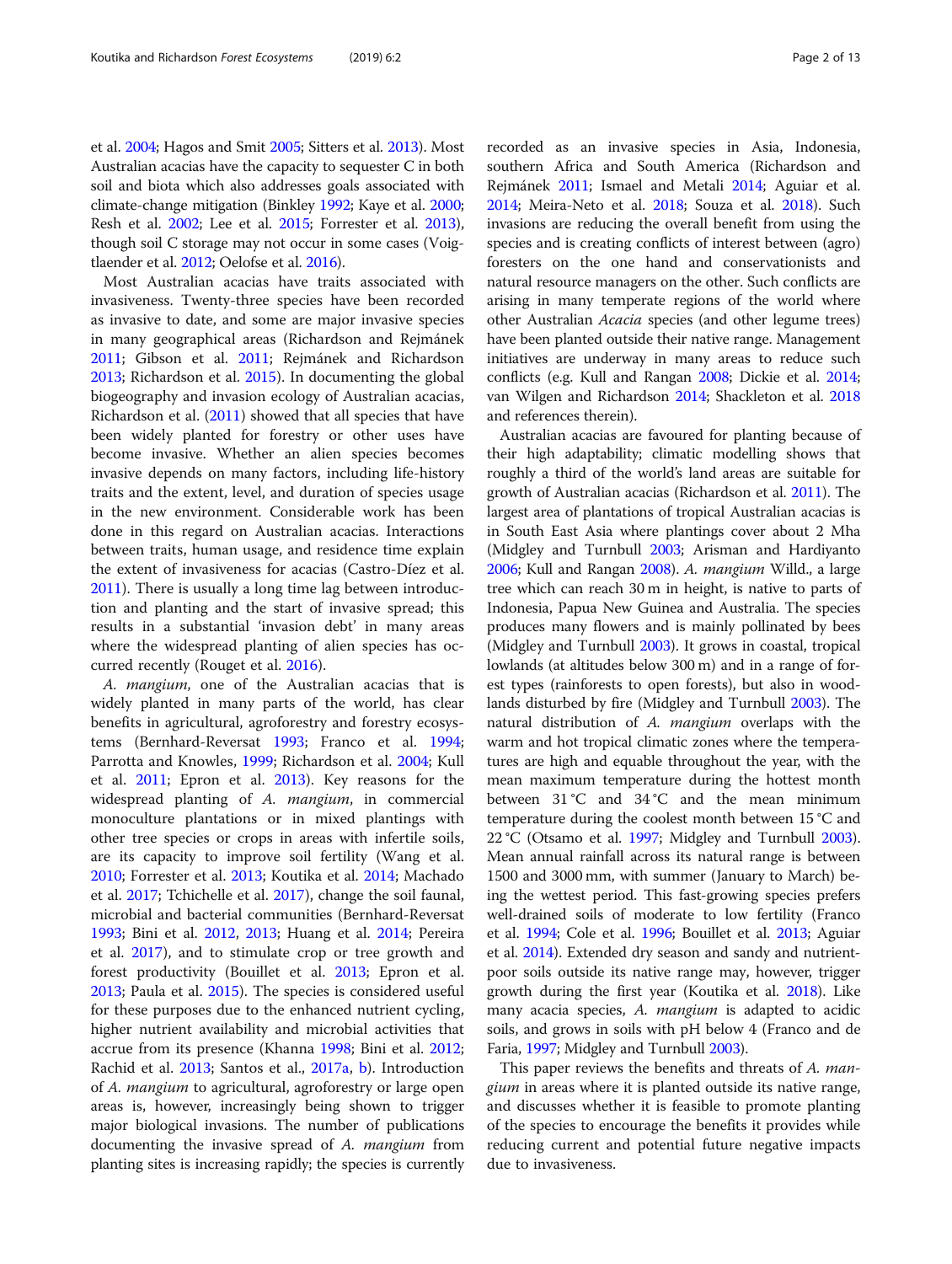# <span id="page-2-0"></span>Methods

# Literature review

Using keywords associated with 'Australian acacias' and 'A. mangium' we undertook a detailed review of peer-reviewed papers, books, book chapters, conference proceedings, online publications and the grey literature. We used Google, Google Scholar, Web of Science, and the databases of research institutions, notably EMBRAPA (Brazilian Agricultural Research Corporation), CIMMYT (The International Maize and Wheat Improvement Center), Université de Lorraine (France), and the Centre for Invasion Biology (Stellenbosch University) to source information on the benefits and impacts associated with the use of Australian acacias, and particularly A. mangium, outside their native ranges.

# Acacia mangium and its changing global distribution

A. mangium is widely used in commercial plantations to provide products such as pulp, firewood, charcoal, construction material; it is also used for soil protection and ecological restoration purposes and as a food source for bees (Awang and Taylor [1993;](#page-9-0) Franco and de Faria, [1997](#page-10-0); Otsamo et al. [1997;](#page-11-0) Midgley and Turnbull [2003](#page-10-0); Eyles et al. [2008](#page-9-0); Kull and Rangan [2008;](#page-10-0) Coetzee et al. [2011](#page-9-0); Hai et al. [2015](#page-10-0)). Key life-history traits of the species are its rapid growth, prolific production of hard -coated, heat-tolerant and long-lived seeds with the capacity for long dormancy and long-distance dispersal by birds (Awang and Taylor [1993](#page-9-0); Franco et al. [1994](#page-10-0); Gibson et al. [2011;](#page-10-0) Low [2012\)](#page-10-0). A. mangium has been widely cultivated outside its native range in the last century, mainly in the humid tropical lowlands of Asia, South America and Africa (Bernhard-Reversat [1993;](#page-9-0) Otsamo et al. [1997;](#page-11-0) Franco and de Faria, [1997](#page-10-0); Kull et al. [2007](#page-10-0); Hai et al. [2015](#page-10-0); Oelofse et al. [2016](#page-11-0), Table 1). The species was first introduced to Malaysia in 1966 where it was initially planted for firebreaks and to protect pine plantations, but its rapid growth suggested potential for wood

Table 1 First introduction of Acacia mangium and current levels of planting in some countries around the world. Seeds of A. mangium were also dispatched from Australian Tree Seed Centre to the following countries for which detailed planting details are not available (decade that seeds were first dispatched in brackets): Cambodia (1980s), Central African Republic (2000s), Colombia (1980s), Cote d'Ivoire (1980s), India (1980s), Laos (1980s), Mexico (1980s), Mozambique (1980s), Myanmar (1980s), Sri Lanka (1980s), Tanzania (1980s), Thailand (1980s), Uganda (1980s) and Venezuela (1980s)(Australian Tree Seed Centre, unpublished data)

|                            | Countries / Time First introduction & purpose(s)                                                            | Initial planted Current level<br>areas | of plantings                 | Key references                                                                                                  |
|----------------------------|-------------------------------------------------------------------------------------------------------------|----------------------------------------|------------------------------|-----------------------------------------------------------------------------------------------------------------|
| Asia                       |                                                                                                             |                                        |                              |                                                                                                                 |
| China                      | 1979                                                                                                        | <b>NA</b>                              | <b>NA</b>                    | Yang et al. 2009                                                                                                |
| Indonesia                  | Native (eastern part) 1960s                                                                                 | <b>NA</b>                              | 300,000-500,000 ha<br>(2013) | Midgley and Turnbull 2003; Nambiar &<br>Harwood 2014; Nambiar et al. 2018                                       |
| Malaysia                   | 1966, Forestry& restoration                                                                                 | 15.000 ha<br>degraded<br>lands         | 250,000 ha<br>(2013)         | National Research Council 1983; Midgley<br>and Turnbull 2003:<br>Nambiar & Harwood 2014;<br>Nambiar et al. 2018 |
| Philippines                | 1977                                                                                                        | <b>NA</b>                              | <b>NA</b>                    | National Research Council 1983                                                                                  |
| Vietnam                    | 1960s (southern part), 1980s (northern part), Genetic 580,000 ha<br>improvement, reforestation, reclamation |                                        | 600.000 ha<br>(2013)         | Kull et al. 2011; Nambiar et al. 2014;<br>Nambiar & Harwood 2014;<br>Frey et al. 2018                           |
| Africa                     |                                                                                                             |                                        |                              |                                                                                                                 |
| Cameroon                   | 1980, Planting program                                                                                      | <b>NA</b>                              | <b>NA</b>                    | National Research Council 1983                                                                                  |
| DR Congo                   | 1980s, Agroforestry                                                                                         | <b>NA</b>                              | <b>NA</b>                    | Tassin et al. 2012                                                                                              |
| Kenya                      | 1980s                                                                                                       | <b>NA</b>                              | <b>NA</b>                    | Kenya Forestry Research Organization<br>(KEFRI)                                                                 |
| Republic of<br>the Congo   | 1990s, Experimental plantations                                                                             | <b>NA</b>                              | <b>NA</b>                    | Bernhard-Reversat 1993                                                                                          |
| America                    |                                                                                                             |                                        |                              |                                                                                                                 |
| <b>Brazil</b><br>(Roraima) | 1990s, Commercial forestry                                                                                  | 30,000 ha                              | <b>NA</b>                    | Souza et al. 2018                                                                                               |
| Costa Rica                 | 1980, Planting program                                                                                      | <b>NA</b>                              | <b>NA</b>                    | National Research Council 1983                                                                                  |
| Dominican<br>Republic      | 1980s, Social forestry                                                                                      | <b>NA</b>                              | <b>NA</b>                    | Kull et al. 2011                                                                                                |
| Hawaii                     | 1979, Planting program                                                                                      | <b>NA</b>                              | <b>NA</b>                    | National Research Council 1983                                                                                  |

NA Not Available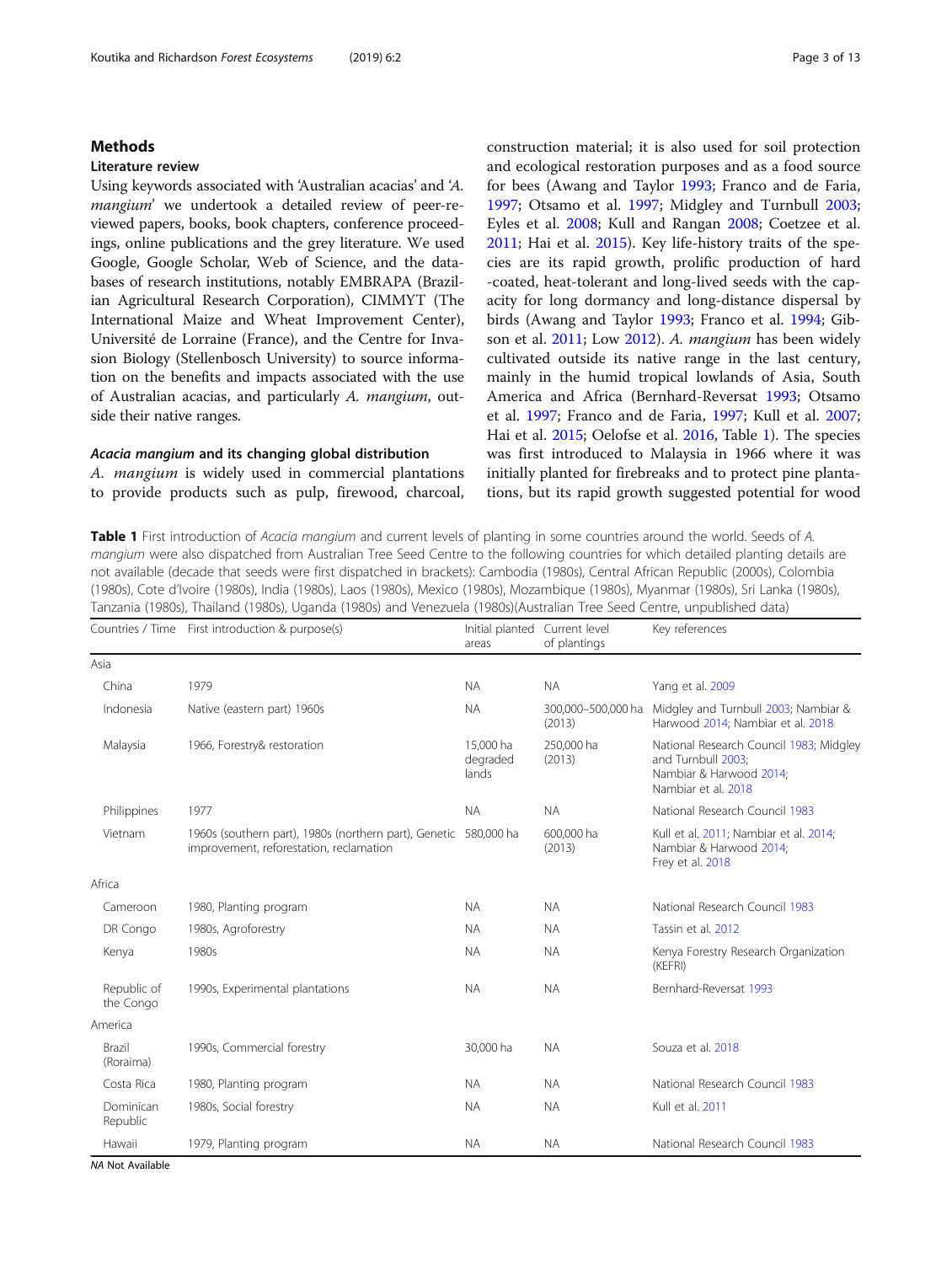production (Midgley and Turnbull [2003](#page-10-0)). Kull and Rangan [\(2008\)](#page-10-0) reported that in the 2000s, both Malaysia and Indonesia had nearly 850,000 ha of commercial plantations of A. mangium. In South America, A. mangium has been introduced for different purposes. Commercial cultivation for pulpwood production and tannin and plantings for the reclamation of degraded lands were main reasons for the introduction of A. mangium to Brazil (Franco and de Faria, [1997;](#page-10-0) Attias et al. [2013](#page-9-0)), while in northeastern Costa Rica the species has been used mainly for restoration plantations (Chazdon [2008](#page-9-0)).

In South East Asia, species such as A. mangium and A. auriculiformis are used mainly for solid wood production and short-rotation fibre (Midgley and Turnbull [2003](#page-10-0)). Due to their large canopies and ability to increase soil N and soil organic matter (SOM), to improve conditions for photosynthesis, and to buffer air and soil temperatures, A. auriculiformis and A. mangium have been widely planted in degraded areas to serve as nurse trees for understorey plants in South China (Yang et al. [2009](#page-12-0)). In Central Africa, A. auriculiformis and A. mangium have been planted as part of Project Makala [\(http://](http://makala.cirad.fr/le_projet_makala) [makala.cirad.fr/le\\_projet\\_makala](http://makala.cirad.fr/le_projet_makala)) for fuel and wood energy e.g., in DR Congo and the Republic of the Congo. Both species were also planted for agroforestry and forestry in the two countries. A. auriculiformis is valued by farmers for both agricultural and wood-energy production in agroforestry or forestry systems in DR Congo (Kasongo et al. [2009](#page-10-0); Shure et al. [2010](#page-11-0); Dubliez et al. [2018](#page-9-0)), while A. mangium is mainly used to sustain eucalypt plantations to provide pulp, fuel and wood energy in the Congolese coastal plains of the Republic of the Congo (Shure et al. [2010;](#page-11-0) Bouillet et al. [2013](#page-9-0); Epron et al. [2013;](#page-9-0) Tchichelle et al. [2017\)](#page-11-0).

# History and extent of invasiveness of A. mangium

In some countries, A. mangium is considered an invasive tree species (Richardson and Rejmánek [2011](#page-11-0); Low [2012](#page-10-0); Rejmánek and Richardson [2013](#page-11-0); Attias et al. [2013](#page-9-0); Aguiar et al. [2014;](#page-9-0) Sampaio and Schmidt [2013;](#page-11-0) Richardson et al. [2015;](#page-11-0) Witt [2017;](#page-12-0) Souza et al. [2018](#page-11-0)). We could find no statistics on the extent of invasions or the area invaded in different regions. In northeastern Roraima State, Brazilian Amazonia, invasions commenced within a decade of the establishment of large plantations, and invading plants were recorded up to 900 m from the plantation edge (Aguiar et al. [2014](#page-9-0)). Table [1](#page-2-0) shows that introductions and major plantings of A. *mangium* are recent in most parts of the world; experience in South Africa has shown that major invasions of Australian acacias typically occur only several decades after major plantings began (Richardson et al. [2015](#page-11-0)). This means that most of the countries mentioned in Table [1](#page-2-0) have a major invasion debt (Rouget et al. [2016\)](#page-11-0) for A. *mangium*  and that large-scale invasions are likely to occur over the next few decades.

# Benefits of using A. mangium for ecosystems and the environment

# Improving soil nitrogen status

Nitrogen-fixing species (NFS) have the ability to improve soil N status. For example, Leucaena leucocephala (Lam.) de Wit, a NFS, provided more than 500 kg of N ha·y<sup>−</sup> <sup>1</sup> (Sanginga et al. [1986](#page-11-0)). Parrotta [\(1999\)](#page-11-0) reported higher N accretion in *L. leucocephala* stands relative to pure eucalypt stands or when grown in association with another NFS, Casuarina equisetifolia L. Acacia auriculiformis, established as fallow in the mixed crop food systems on sandy arenosols in DR Congo, increases soil N (Kasongo et al. [2009\)](#page-10-0). A. auriculiformis and A. mangium were planted to serve as nurse trees for understorey plants in degraded soils in South China (Yang et al. [2009](#page-12-0)). Higher soil N status was found in A. mangium relative to A. auriculiformis - a total soil nitrogen of  $0.103 \pm 0.02\%$  vs.  $0.092 \pm 0.01\%$  and a hydrolysed nitrogen of  $105.7 \pm 16.9$  mg·kg<sup>-1</sup> vs  $89.3 \pm 3.78$  mg·kg<sup>-1</sup> (Table [2](#page-4-0)). Soil N status improved in the pure A. man*gium* relative to pure eucalypt stands with the cumulative net production of mineral N over the two first years in the second rotation of 7 years i.e., 343 kg⋅ha<sup>-1</sup> in acacia and only 189 kg⋅ha<sup>-1</sup> in eucalypt stands in the Congolese coastal plains (Tchichelle et al. [2017\)](#page-11-0). This has been confirmed by the 30% higher N concentration in coarse particulate organic matter (POM, 4000–250 μm), an active part of soil organic matter, in pure A. mangium stands compared to pure eucalypt stands at year 2 of the second rotation (Koutika et al. [2017\)](#page-10-0). These findings are in accordance with the reduction in N-limitation to growth shown by an increase in N: P ratio of eucalypt leaves from  $9.4 \pm 0.5$  (end of the 7 first year rotation) to  $13.1 \pm 0.6$  (year 2 of the second rotation) (Koutika et al. [2016](#page-10-0)), and the improvement in soil N status of afforested stands containing acacias compared to natural savannas (Koutika and Mareschal [2017](#page-10-0)).

# Potential to restore degraded lands

We found no published evidence to support the contention that the planting of Australian acacias aids in restoring biodiversity levels or the conservation value of degraded ecosystems. Several Australian acacias do, however, have the potential to restore elements of nutrient cycling in degraded ecosystems (Franco and de Faria, [1997](#page-10-0); Yang et al. [2009;](#page-12-0) Sang et al. [2013;](#page-11-0) Machado et al. [2017](#page-10-0)). NFS, including A. mangium, have the potential to rehabilitate degraded lands (Otsamo et al. [1997;](#page-11-0) Wang et al. [2010](#page-12-0); Richardson et al. [2015](#page-11-0); Permadi et al., [2017](#page-11-0), Table [2\)](#page-4-0), unmanaged secondary forests (Sang et al. [2013](#page-11-0)) and understorey plants (Yang et al. [2009\)](#page-12-0). The ability to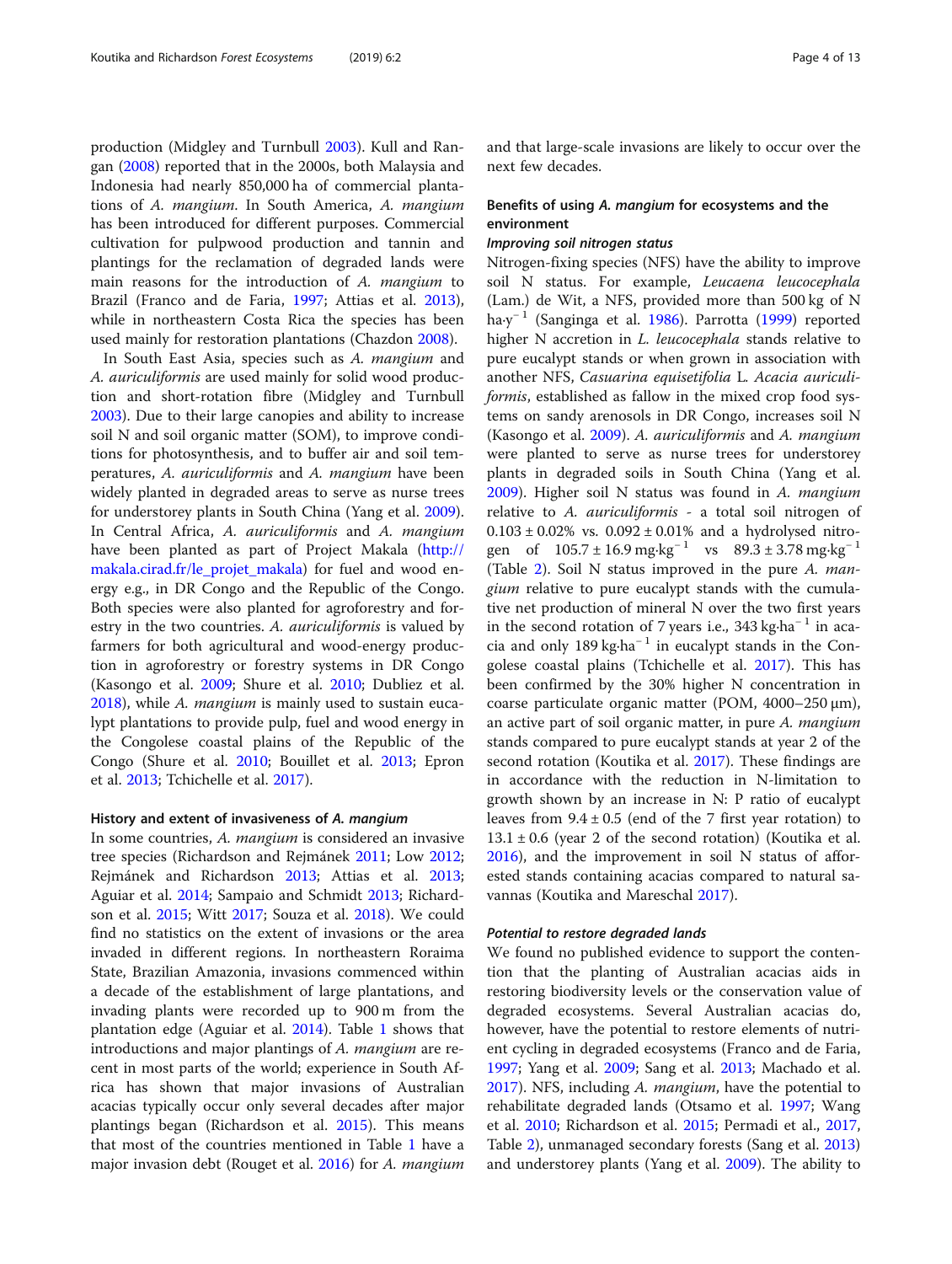<span id="page-4-0"></span>

| Table 2 Benefits of planting Acacia mangium in terms of land restoration, C sequestration, soil fertility and tree production in |  |  |  |
|----------------------------------------------------------------------------------------------------------------------------------|--|--|--|
| different ecosystems                                                                                                             |  |  |  |

| Original ecosystem /<br>habitat                 | Current<br>ecosystem                                              | Country     | Soil type             | Soil fertility                                                                                                                                                                                          |                                                                                                |                                                 |                                                                        | Tree                                                     | Reference                                                                                               |
|-------------------------------------------------|-------------------------------------------------------------------|-------------|-----------------------|---------------------------------------------------------------------------------------------------------------------------------------------------------------------------------------------------------|------------------------------------------------------------------------------------------------|-------------------------------------------------|------------------------------------------------------------------------|----------------------------------------------------------|---------------------------------------------------------------------------------------------------------|
|                                                 |                                                                   |             |                       | Nitrogen status                                                                                                                                                                                         | Phosphorus<br>status                                                                           | Carbon<br>status                                | Soil fauna/<br>microbial<br>status                                     | productivity                                             |                                                                                                         |
| Savannas                                        | Acacia<br>plantations                                             | of<br>Congo | Republic Arenosols NA |                                                                                                                                                                                                         | <b>NA</b>                                                                                      | <b>NA</b>                                       | Higher<br>activity of<br>macroar-<br>thropods,<br>incl.<br>Cockroaches | <b>NA</b>                                                | Bernhard-<br>Reversat<br>1993                                                                           |
| Degraded<br>areas                               | Revegetating<br>tailing tanks                                     | Brazil      | Tropical<br>soils     | Increased<br>(190 kg)<br>of N ha <sup>-1</sup> $\cdot$ y <sup>-1</sup> )                                                                                                                                | ΝA                                                                                             | Increased                                       | <b>NA</b>                                                              | <b>NA</b>                                                | Franco<br>and de<br>Faria, 1997                                                                         |
| Eucalyptus<br>siebiri                           | Mixed-species Australia<br>plantations                            |             | Sandy<br>clay loam    |                                                                                                                                                                                                         | ΝA                                                                                             | Increased<br>soil C                             | ΝA                                                                     | Increased                                                | Forrester<br>et al.<br>2013                                                                             |
| Pinus<br>massoniana<br>plantation               | Eucalypt and<br>acacia<br>plantations<br>(1978)                   | China       | Oxisol                | Increase in<br>$NH4-N,$<br>$NO3-N$<br>and total<br>N in the<br>mixed<br>species<br>plantations                                                                                                          | <b>NA</b>                                                                                      | Increase in<br>total C                          | Changes in<br>microbial<br>communities                                 | <b>NA</b>                                                | Huang<br>et al. 2014                                                                                    |
| Plantations                                     | Mixed-<br>species<br>plantations<br>with A.<br>mangium            | Malaysia    | Haplic<br>Alisols     | More N<br>in the<br>litterfall                                                                                                                                                                          | Less P in the NA<br>litterfall                                                                 |                                                 | <b>NA</b>                                                              | <b>NA</b>                                                | Inagaki<br>et al. 2011                                                                                  |
| Savannas/<br>Eucalypt<br>plantations<br>(1984)  | Eucalypt and<br>acacia<br>plantations<br>(2004)                   | οf<br>Congo |                       | Republic Arenosols Increase in<br>N<br>stocks<br>$(0-0.25 \text{ m})/$<br>Increase in<br>N contents<br>of coarse<br><b>POM</b><br>$(4-0.25$ mm $)$<br>Increase in<br>N mineralization<br>in pure acacia | Decrease in<br>available P<br>in the<br>mixed<br>species<br>stands $(0-$<br>$0.15 \text{ m}$ ) | Increase in C<br>stocks<br>$(0-0.25 \text{ m})$ | <b>NA</b>                                                              | Eucalypt<br>benefits<br>from $N_2$<br>fixed by<br>acacia | Koutika<br>et al. 2014;<br>Koutika<br>et al. 2017;<br>Epron et al<br>2013;<br>Tchichelle<br>et al. 2017 |
| Degraded<br>lands with<br>low fertility         | A. mangium<br>plantations                                         | Malaysia    |                       | ΝA                                                                                                                                                                                                      | ΝA                                                                                             | Increased                                       | <b>NA</b>                                                              | Increased                                                | Lee et al.<br>2015                                                                                      |
| Eucalyptus                                      | Eucalypt and<br>acacia<br>plantations                             | Brazil      | Ferralsol             |                                                                                                                                                                                                         |                                                                                                |                                                 | Higher activity -<br>of microbial<br>and bacterial<br>communities      |                                                          | Pereira<br>et al. 2017,<br>Pereira<br>et al. 2018                                                       |
| Degraded<br>tropical<br>lands                   | A. mangium                                                        | Vietnam –   |                       | Increased                                                                                                                                                                                               | <b>NA</b>                                                                                      | <b>NA</b>                                       | ΝA                                                                     | <b>NA</b>                                                | Sang et al.<br>2013                                                                                     |
| Fallow for<br>more than<br>15 years             | Eucalypt and<br>acacia<br>plantations                             | Brazil      | Haplic<br>Planosol    | More N in<br>the litterfall<br>of acacia vs<br>eucalypt                                                                                                                                                 | More P in<br>the litterfall<br>of eucalypt<br>vs acacia                                        | NА                                              | ΝA<br>High<br>microbial<br>activity                                    | Eucalypt<br>benefits<br>from $N_2$<br>fixed by<br>acacia | Santos<br>et al.<br>$2017a$ ;<br>Santos<br>et al.<br>2017b;                                             |
| Disturbed<br>evergreen<br>broadleaved<br>forest | Restored<br>forest with<br>A. mangium<br>and A.<br>auriculiformis | China       | Red soil              | $\ddot{}$                                                                                                                                                                                               | ΝA                                                                                             | $\ddot{}$                                       | $^{+}$                                                                 | Good nurse<br>plants for<br>understory<br>species        | Yang et al.<br>2009                                                                                     |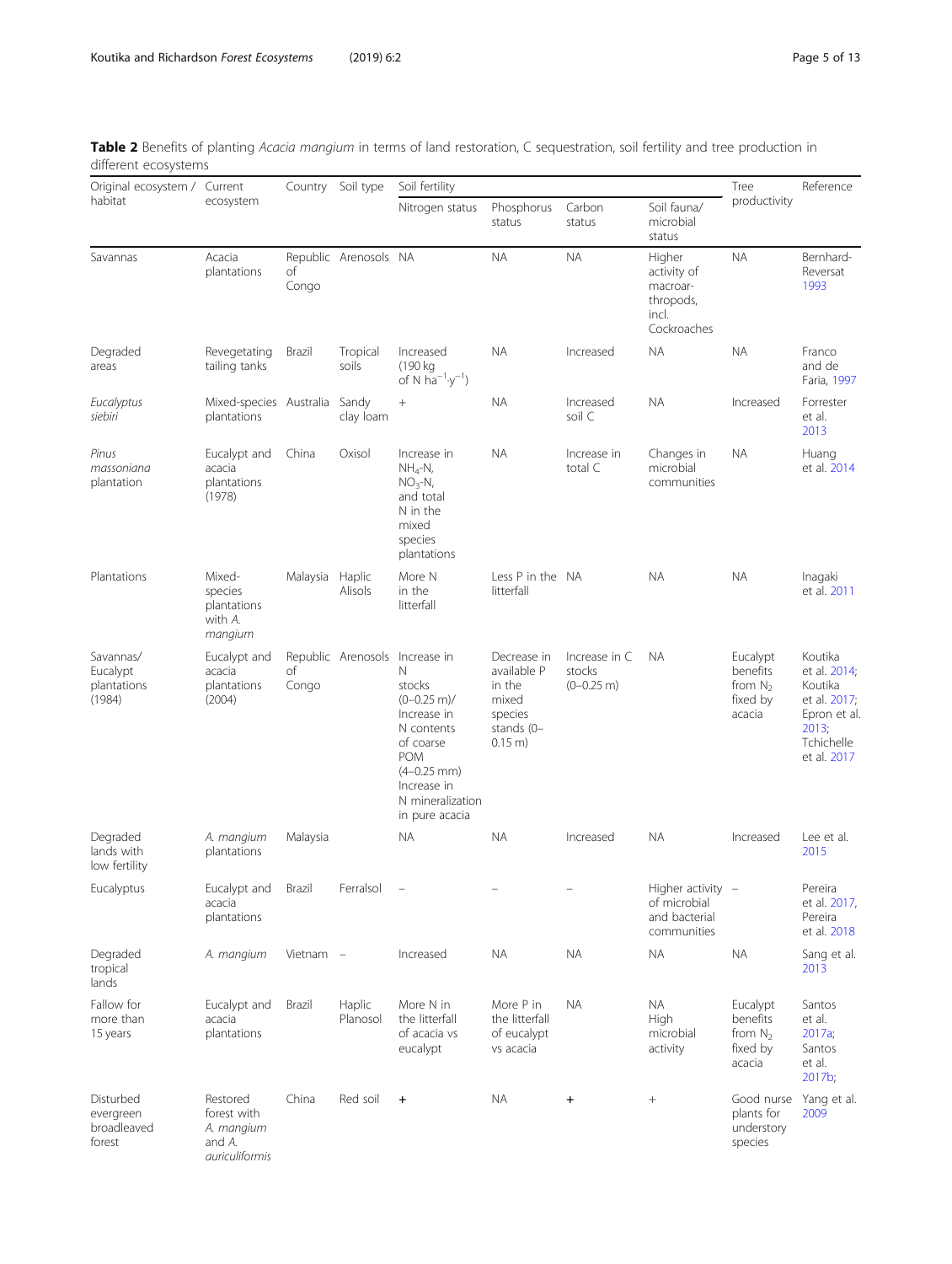Table 2 Benefits of planting Acacia mangium in terms of land restoration, C sequestration, soil fertility and tree production in different ecosystems (Continued)

| Original ecosystem / Current<br>habitat | ecosystem                       | Country | Soil type                | Soil fertility                                          |                      |                                                                    |                                    | Tree                | Reference           |
|-----------------------------------------|---------------------------------|---------|--------------------------|---------------------------------------------------------|----------------------|--------------------------------------------------------------------|------------------------------------|---------------------|---------------------|
|                                         |                                 |         |                          | Nitrogen status                                         | Phosphorus<br>status | Carbon<br>status                                                   | Soil fauna/<br>microbial<br>status | productivity        |                     |
| Degraded<br>lands                       | Mixed<br>species<br>plantations | China   | $\overline{\phantom{m}}$ | 20%-50%<br>higher N than<br>non-N-fixers<br>counterpart |                      | 40%-50%<br>higher<br>SOM than<br>non-N-<br>fixers counter-<br>part | <b>NA</b>                          | Land<br>restoration | Wang et al.<br>2010 |

NA Not Available

"+" and "-" indicate positive and negative effects, respectively

form symbioses with nodulating  $N_2$ -fixing bacteria and arbuscular mycorrhizal fungi of leguminous trees is key in this regard (Chaer et al. [2011](#page-9-0)). Franco and de Faria ([1997](#page-10-0)) showed that A. mangium may provide around 12 tons of dry litter and 190 kg of N ha<sup>-1</sup>·y<sup>-1</sup> to restore degraded lands in Brazil. The effects of monospecific plantations of A. mangium, Dipteryx odorata, Jacaranda copaia, Parkia decussata, and Swietenia macrophylla established in pasture areas on soil chemical properties were evaluated in the Brazilian state of Amazonas (Machado et al. [2017](#page-10-0)). These authors advised planting A. mangium and S. macrophylla to rehabilitate degraded areas because of their important role in cycling of N and P, the most limiting nutrients in the soil for tropical forest productivity. Re-establishment of soil C and N cycling processes were reported after planting of A. auricu liformis and A. mangium in southern China (Wang et al. [2010](#page-12-0)). For economic reasons (e.g., low cost of reforestation, the positive correlation between C sequestration, N and P amounts and aboveground biomass production) A. mangium is considered superior to Eucalyptus urophylla across edaphic and climate gradients in Vietnam (Sang et al. [2013](#page-11-0)).

# Enhancing carbon sequestration

NFS often have beneficial impacts on climate change mitigation in reducing atmospheric  $CO<sub>2</sub>$  by sequestering C in both soil and biota (Binkley [1992](#page-9-0); Chen et al. [2011](#page-9-0); Sang et al. [2013\)](#page-11-0). In most cases, carbon sequestration in soil and biomass occurs when NFS are introduced to agricultural, agroforestry, and forestry systems (Binkley [1992](#page-9-0); Resh et al. [2002;](#page-11-0) Kasongo et al. [2009;](#page-10-0) Chen et al. [2011](#page-9-0); Forrester et al. [2013;](#page-10-0) Sang et al. [2013;](#page-11-0) Dubliez et al. [2018\)](#page-9-0). C sequestration occurred in both soil and aboveground biomass in A. *mangium* plantations in Malaysia, with higher soil C stocks, ranging between 52.2% to 87.5% of the total C (soil and biomass) stocks, while the overall C stocks were 74.9, 89.9 and 138.9 t⋅ha<sup>-1</sup> for 1-, 3-, and 5-year-old stands (Lee et al. [2015](#page-10-0)). C accretion has been reported down to 25 cm in the mixed-species (50% acacia and 50% eucalypt) stands

 $(17.8 \pm 0.7 \text{ t} \cdot \text{ha}^{-1})$  compared to pure acacia  $(16.7 \text{ t} \cdot \text{ha}^{-1})$ and eucalypt stands  $(15.9 t \cdot ha^{-1})$  at the end of the first 7-year rotation in the Congo (Koutika et al. [2014](#page-10-0)). This may be attributed to both the lower turnover of old C and a higher accretion of new C (Resh et al. [2002\)](#page-11-0). Another beneficial impact of A. mangium is its ability to contribute to climate-change mitigation goals, since emissions of  $N_2O$ , one of the main greenhouse gases, may be reduced by the application of its bark tannins in water-saturated soil (Matsubara and Ohta [2015\)](#page-10-0).

# Stimulating microbial activity and P availability

Accrual in nutrients as soil N, P and C in A. mangium monocultures or in A. *mangium* mixed with non-Nfixing species is due to more effective and higher nutrient cycling and availability (Santos et al. [2017a\)](#page-11-0) and greater stimulation of microbial activity and dynamics in the litter (Bini et al. [2012](#page-9-0); Pereira et al. [2018,](#page-11-0) Table [2\)](#page-4-0). Distinct microbial communities have been reported in mixed A. mangium/E. urograndis plantations, which specific role for each species e.g., inducing an increase in nitrate amounts in the pure A. mangium stands (Rachid et al. [2013\)](#page-11-0). Microbiological and chemical changes occurring in soil due to leaf litter accumulation in the intercropped plantations of eucalypt and A. mangium stimulate and favour plant growth (Bini et al. [2013\)](#page-9-0). Litter decomposition depended on C quality i.e., water soluble compounds and lignin content, but also on the activity of decomposers, which may be limited by energy starvation and by P deficiency, common in most tropical planted forests (Bachega et al. [2016\)](#page-9-0). This common P deficiency may be partly alleviated by introducing tree NFS and non-fixing species in nutrient poor ecosystems such as savannas or grasslands (Sitters et al. [2013](#page-11-0); Koutika and Mareschal [2017\)](#page-10-0). Planting acacias and eucalypts in nutrient-poor savanna soils in the coastal Congolese plains, induced an increase in soil available P in the coarse particulate organic matter (4000–250 μm) relative to savannas (Koutika and Mareschal [2017](#page-10-0)).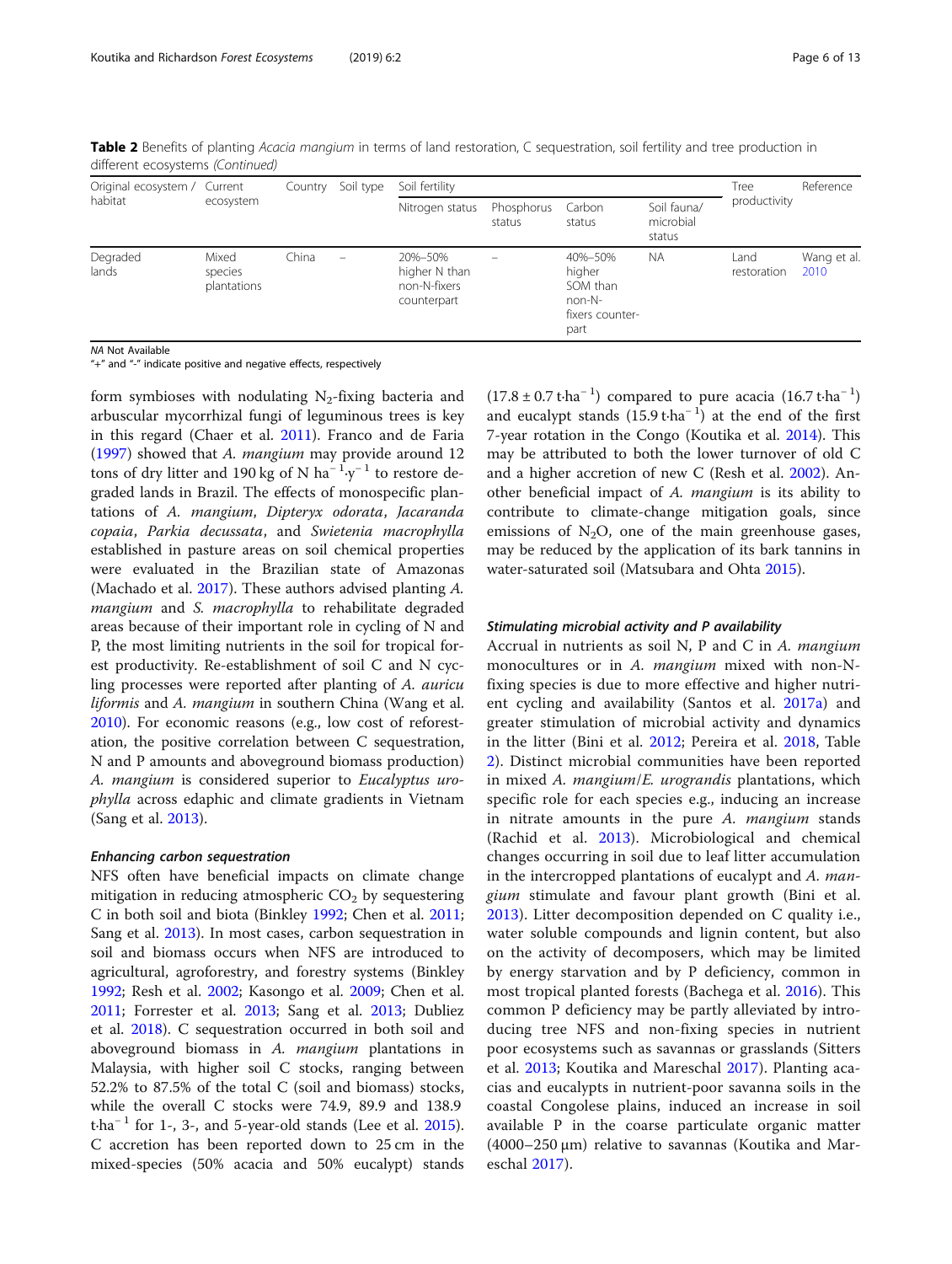# Sustaining forest productivity

A. mangium has a positive impact on tree growth and forest productivity (Epron et al. [2013](#page-9-0); Forrester et al. [2013](#page-10-0); Nambiar and Harwood, [2014](#page-10-0); Santos et al. [2017a](#page-11-0)). At the end of the first 7-year rotation of A. mangium and *Eucalyptus urophylla*  $\times$  *grandis* plantations established in the Congolese coastal plains, eucalypt growth had benefitted from the  $N_2$  fixed by A. mangium, as shown by the higher wood biomass in the mixed-species than in pure eucalypt stands (Epron et al. [2013\)](#page-9-0). Using <sup>15</sup>N pulse-labelling, Paula et al. ([2015\)](#page-11-0) demonstrated the below-ground transfer of N from A. mangium to Eucalyptus grandis trees in the field in the first few days after labelling in a Brazilian planted forest, revealing the facilitation process which may ensure a significant amount of required N to neighbour trees. A. mangium increased the capacity of forest plantations to exploit soil deep layers when introduced alone or in mixtures with non-fixing species trees (Germon et al. [2018](#page-10-0)). Since A. mangium is not only renowned for its commercial uses for wood (pulp and solid) and energy, but also for its capacity to establish easily and grow rapidly in marginal land, it has been adopted and is widely preferred over other acacia species and other NFS for enhancing afforestation strategies and for improving the social welfare of smallholders in various forest transition stages in Indonesia (Permadi et al., [2017\)](#page-11-0).

# Limitations of A. mangium: From benefits to threats

The multipurpose tree A. *mangium* has shown many benefits outside its native range as described above. A. mangium may, however, have limitations for improving soil fertility and forest productivity, sequestering C, and driving land restoration. Monospecific plantations of four native species (Dipteryx odorata, Jacaranda copaia, Parkia decussata, and Swietenia macrophylla) and the exotic A. mangium established to restore pasture areas, have shown a decline in silvicultural performance e.g., biometric data, crown projection area, total height, commercial cylinder volume etc. of A. mangium compared to other species (Machado et al. [2018\)](#page-10-0). These authors did not recommend A. mangium for restoration because of its limited performance in relation to most of the variables that were assessed. Similarly, Parrotta and Knowles [\(1999](#page-11-0)) reported poor performance of fastgrowing species (i.e. eucalypt and acacia species) in facilitating the rehabilitation of mined areas in Brazil. A. *mangium* does not benefit the successional processes in Amazonian forest, compared to other restoration criteria. Although tree basal-area development of mixed commercial species was superior to all other species, they had low species richness (Parrotta and Knowles, [1999](#page-11-0)). Similarly, A. *mangium* did not sequester C in an experimental plantation at Itatinga in Sao Paulo State, Brazil; soil C stocks were 44% lower in the forest floor of A. mangium stands than in eucalypt stands (Voigtlaender et al. [2012](#page-11-0)).

Large plantations of fast-growing exotic species on the Congolese coastal plains may exclude colonial breeding bird species such as rosy bee-eater Merops malimbicus and Congo River martin Pseudochelidon eurystomina which rely on large open grassy plains on the coast for their breeding colonies (Hugo Rainey, Wildlife Conservation Society, pers. comm.). Such findings reinforce the concerns that have been expressed regarding the widespread planting of Australian acacias outside their native range (Richardson and Rejmánek [2011;](#page-11-0) Wilson et al. [2011](#page-12-0); Aguiar et al. [2014](#page-9-0); Ismael and Metali [2014](#page-10-0)).

In the absence of empirical evidence of significant long-term benefits to native biodiversity levels following the introduction of A. mangium, recommendations regarding its use for the purpose of 'rehabilitation' in areas where the conservation of biodiversity is the primary objective should be informed by the 'Precautionary Principle' as outlined in the Rio Declaration in 1992 (Raffensberger and Tickner [1999\)](#page-11-0). Principle 15 of this Declaration states that 'in order to protect the environment, the precautionary approach shall be widely applied by States according to their capabilities. Where there are threats of serious or irreversible damage, lack of full scientific certainty shall be not used as a reason for postponing cost-effective measures to prevent environmental degradation'. In practice, the 'Postcautionary Principle' which is states as 'Where there are threats of serious or irreversible damage, the lack of full scientific certainty shall be used as a reason for not implementing cost-effective measures until after the environmental degradation has actually occurred' (Paull [2007](#page-11-0)), is often applied in ecological impact assessments.

# Threats to ecosystems and the environment from introducing A. mangium

# Negative impacts on biodiversity

Despite the many reported benefits of A. mangium in agricultural, agroforestry and forestry systems, there is increasing evidence that because of its invasive properties, this species can exert profound negative impacts on soil, biodiversity, and human wellbeing. Commercial forestry plantations are mostly established in large open areas which are highly susceptible to invasions of alien trees (Richardson and Rejmánek [2011;](#page-11-0) Attias et al. [2013](#page-9-0); Aguiar et al. [2014;](#page-9-0) Rundel et al. [2014\)](#page-11-0). Osunkoya et al. ([2005\)](#page-11-0) argued that Australian acacias can easily invade disturbed and degraded forests, especially those that experience drought and fire.  ${}^{815}N$  isoscapes, a useful framework for evaluating the impacts of an invasive  $N_2$ -fixing species on the surrounding plants, has provided the means for quantifying the impact of invasive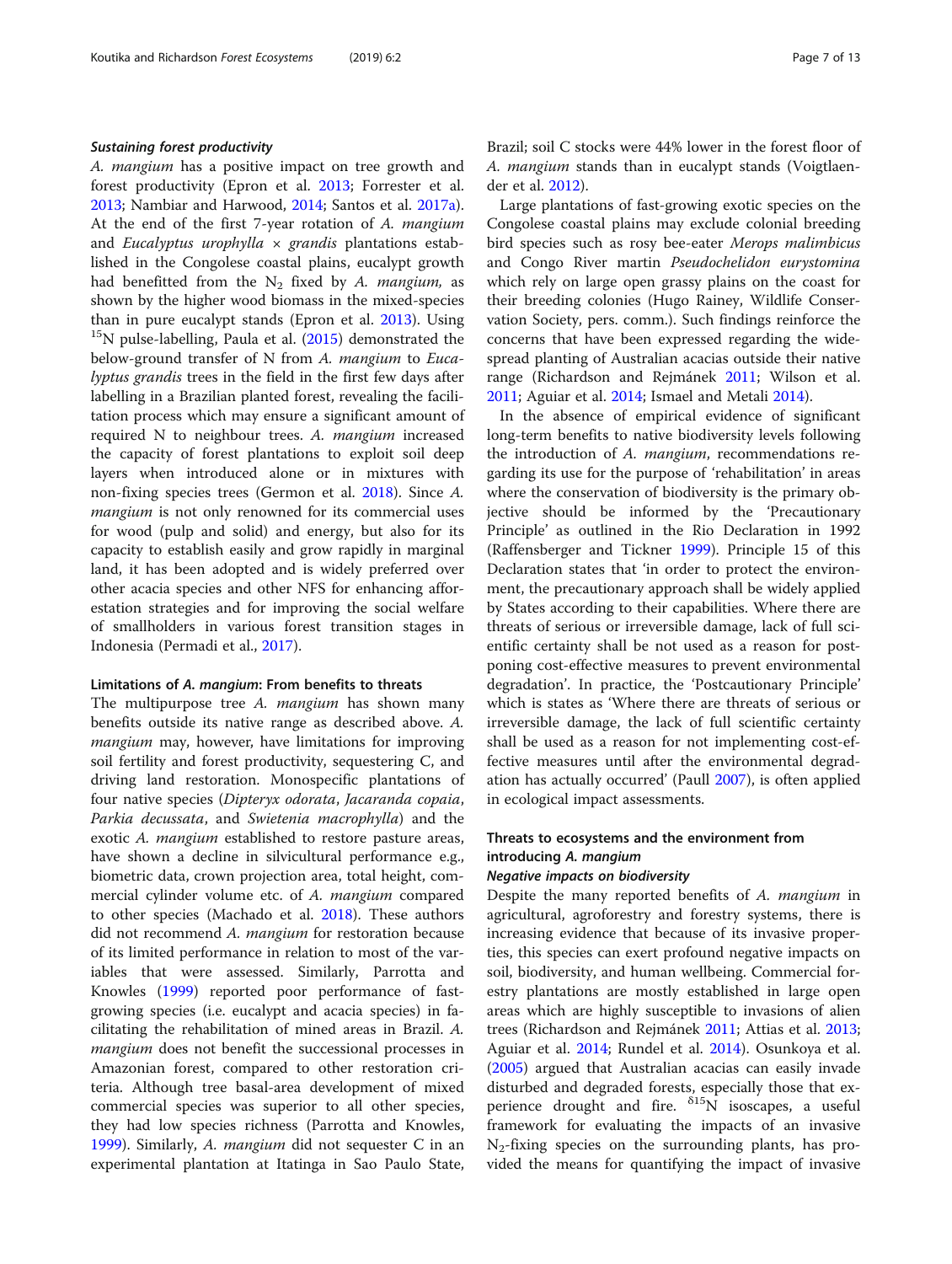NFS by combining range, abundance and per-capita effects (Rascher et al. [2012\)](#page-11-0). Aguiar et al. [\(2014\)](#page-9-0) documented that A. mangium may rapidly threaten the biodiversity of Amazonian savannas surrounding large-scale plantations, based on experiments conducted aro und five plantations in Roraima, Brazil. According to these authors, one of the reasons for its wide expansion in Brazil is its use in large commercial plantations in Amazonian savannas in the 1990s without a prior assessment of the risk of invasiveness. This is also the case in some Asian countries, notably Malaysia and Vietnam (Richardson and Rejmánek [2011](#page-11-0); Richardson et al. [2015](#page-11-0)).

Invasions of A. mangium started only recently, and no detailed assessment has been done to determine the types of impacts that these invasions have on aspects of biodiversity and ecosystem functioning. However, Le Maitre et al. ([2011\)](#page-10-0) reviewed the types of impacts ascribed to other invasive Australian acacias in many parts of the world. They found that acacias have a wide range of impacts on ecosystems that increase with time and disturbance, and frequently transform ecosystem functioning, thereby altering and reducing the delivery of ecosystem services. The accumulation of massive stores of long-lived acacia seeds in the soil ensures persistence of the invader even with frequent and severe disturbances. This is the fundamental mediator of thresholds that facilitate major biotic and abiotic impacts (Gaertner et al. [2014\)](#page-10-0). Widespread invasions of Australian acacias in many parts of the world have led to increasing conflicts of interest regarding the benefits and negative impacts of the species (Kull and Rangan [2008;](#page-10-0) Richardson and Rejmánek [2011;](#page-11-0) Wilson et al. [2011](#page-12-0); Tassin et al. [2012](#page-11-0); Ismael and Metali [2014](#page-10-0); Aguiar et al. [2014](#page-9-0); Kull et al. [2018;](#page-10-0) Souza et al. [2018](#page-11-0)).

# Threats to human wellbeing

Research on the negative impacts of A. mangium invasions on human wellbeing began only very recently. In savanna areas surrounding indigenous lands in Roraima State, Brazil where 30,000 ha of A. mangium were planted for commercial purposes, Souza et al. ([2018](#page-11-0)) undertook interviews in three communities. They found that A. mangium was perceived to have negative effects on the natural environment and on human livelihoods in the subsistence of their communities.

# Negative impacts on soils

Changes in the functional diversity of soil microorganisms (mycorrhizal fungi and rhizobia) inhibited the growth of the native tree species Faidherbia albida and Quercus suber while restoring degraded lands in Senegal and Algeria with two Australian acacias, A. holosericea and A. mearnsii (Duponnois et al. [2013\)](#page-9-0). Another Australian acacia, A. dealbata, established positive plant-soil feedbacks which are important mechanisms for its further invasion (Gaertner et al. [2014\)](#page-10-0), and showed a strong competitive ability relative to the native trees (Rodrigue-z-Echeverria et al. [2013](#page-11-0)). A. *mangium* may have negative impacts on the concentrations of soil nutrients and neighbouring plants (Liu et al. [2017;](#page-10-0) Meira-Neto et al. [2018](#page-10-0)). In its early invasion stage, A. mangium is able to alter both soil and leaf nitrogen, increase shade and enable a wider range of light variation, which is facilitated by the nitrogen taken up and transferred to neighbouring plants (Meira-Neto et al. [2018\)](#page-10-0). In plantations of acacia and eucalypt in the Congolese coastal plains, soil resin P availability decreased in the top soil in the mixed-species (50% acacia and 50% eucalypt) compared to pure eucalypt stands at the end of the first 7-year rotation (Koutika et al. [2014\)](#page-10-0). This change in P was noticed further by a decrease in soil readily available inorganic P (resin and Pi-HCO<sub>3</sub>) in acacia relative to pure eucalypt stands at year 2 of the second rotation compared to the end of the first rotation (Koutika et al. [2016](#page-10-0)). In the eucalypt and acacia plantations located in Rio de Janeiro state, Brazil, Santos et al. ([2017b](#page-11-0)) demonstrated that eucalypt deposited greater quantities of P via litter, but little N, while acacia did the opposite. In subtropical China, Liu et al. [\(2017](#page-10-0)) showed that NFS (A. mangium and Ormosia pinnata) had higher P uptake capacity than non-NFS under ambient N deposition. These findings may reveal a possible risk of shifting from N-limitation to soil P limitation in the longer term involving a decrease in forest productivity. This may occur in pure acacia stands in the Congolese coastal plains (Koutika et al. [2016](#page-10-0)), or when N deposition continue since high amounts of N may decrease soil microbial activity of NFS in subtropical China (Liu et al. [2017](#page-10-0)). It has to be noted that A. mangium is mostly introduced in the tropical climates and nutrient-poor soils, where N is the most limited nutrient, and also where P availability is reduced by strong adsorption due to the large amounts of Al and Fe oxide surfaces in most of tropical soils (Sanchez and Uehara [1980\)](#page-11-0).

#### Negative effects on water availability

In some dry or water-limited areas, introducing alien NFS such as Australian acacias may change seasonal water use patterns (Rascher et al. [2011](#page-11-0); Siddiq and Cao [2016](#page-11-0)). Siddiq and Cao [\(2016\)](#page-11-0) evaluated the seasonal water use and stand-level transpiration of eight, evergreen, dipterocarps in tropical Southwest China during the wet and dry seasons with six species in monoculture and two species in mixture. The introduced fast-growing species, such as eucalypts and A. mangium, consumed much more water than dipterocarp trees and forests, which are more suitable as plantation timber crops for the region (Siddiq and Cao [2016\)](#page-11-0).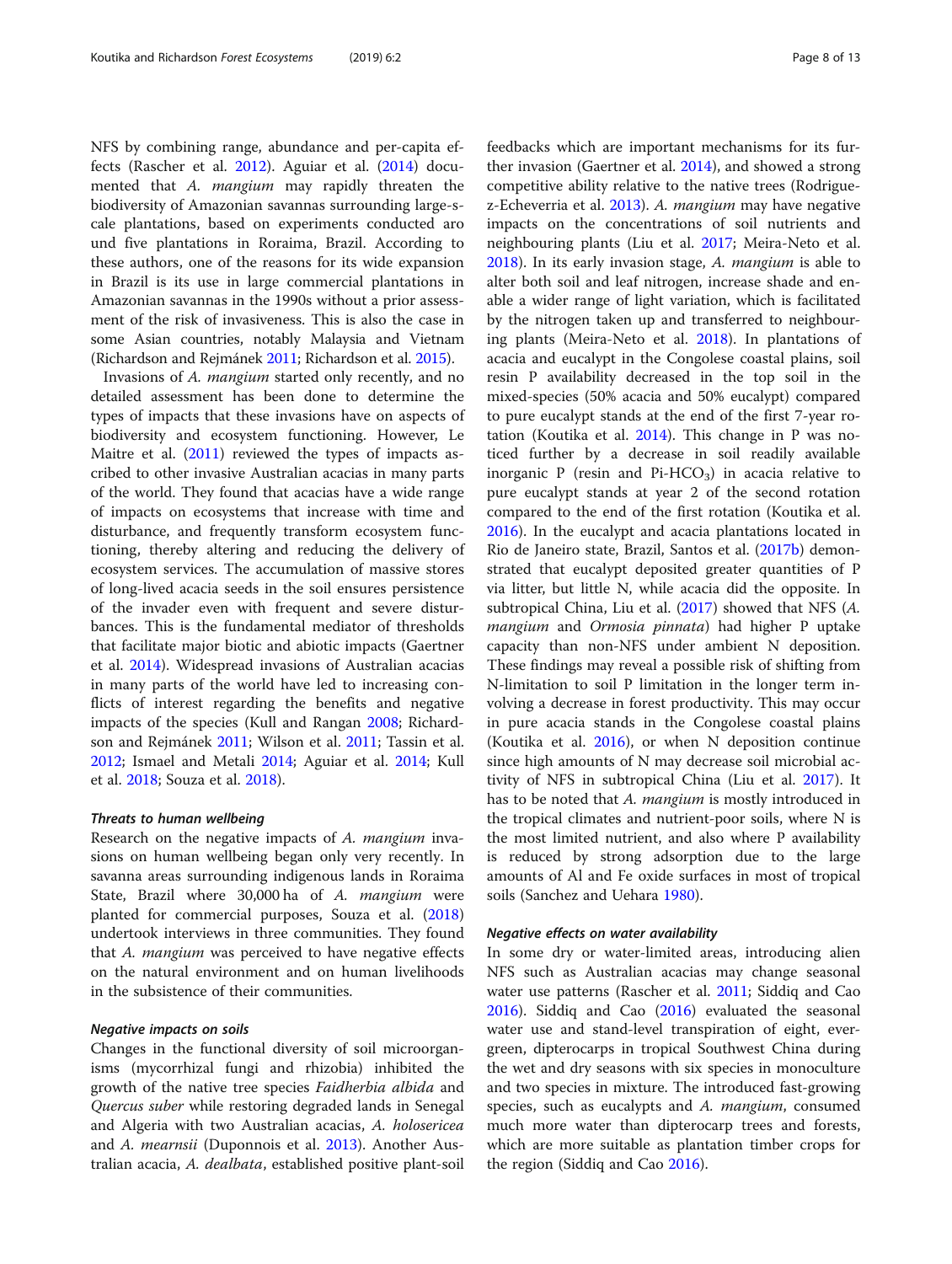# Can potential negative impacts of A. mangium due to invasiveness be mitigated?

Is it possible to plan for the sustainable use of A. mangium i.e., reaping benefits yet limiting negative impacts? The threats of A. mangium on ecosystems and biodiversity outside its native environment are obvious (Wilson et al. [2011;](#page-12-0) Low [2012;](#page-10-0) Attias et al. [2013;](#page-9-0) Sampaio and Schmidt [2013](#page-11-0); Aguiar et al. [2014;](#page-9-0) Richardson et al. [2015](#page-11-0); Nambiar et al. [2018\)](#page-10-0). From experience in parts of the world with a long history of plantings of Australian acacias, three main issues warrant careful attention when considering issues relating to invasiveness and management of invasive acacias: 1) the role of residence time and invasion debt; 2) massive seed production; and 3) biological control (van Wilgen et al. [2011;](#page-11-0) Richardson et al. [2015\)](#page-11-0).

# Residence time and invasion debt

All species of Australian acacias that have been widely planted outside their native range over decades have become invasive and have caused negative impacts. Invasions and associated impacts typically manifest only several decades after large-scale plantings (Richardson et al. [2011;](#page-11-0) Richardson et al. [2015](#page-11-0)). Given the relatively recent expansion of A. mangium plantings (Table [1](#page-2-0)), the lack of major problems with invasiveness until now in some areas has probably led to the assumption that the species poses limited problems with invasiveness. As far as we know, little or no attention was given to issues pertaining to invasiveness when planning major plantings in any of the areas listed in Table [1](#page-2-0). Several lifehistory traits of A. mangium are strongly associated with invasiveness in woody plants: these include rapid growth, and the capacity to produce very large numbers of hard-coated, heat-tolerant and long-lived seeds that are adapted for long-distance dispersal by birds (Awang and Taylor; [1993;](#page-9-0) Franco et al. [1994;](#page-10-0) Gibson et al. [2011](#page-10-0)). Suhaili et al. [\(2015\)](#page-11-0) argued that invasions of A. *mangium* into tropical heath forests of Borneo may be controlled by a proper management of plantations and monitoring of soil seed banks, but we could find no evidence that this has been attempted or is likely to be practical.

**The massive seed production** of A. mangium in the absence of native enemies is the fundamental driver of invasions. Research on plantings and invasions of other Australian acacias has shown that the type and configuration of plantings is important for determining the trajectory of invasions (Donaldson et al. [2014\)](#page-9-0). Biological invasions proceed more quickly and are more likely to result in landscape-scale invasions when plantings take the form of large commercial plantations which provide a massive propagule source. In most cases, such plantations are situated in open vegetation (grassland or scrublands) and/or in areas adjoining natural vegetation which

ensures large areas of habitat that are open to invasion. Plantings for ornamentation or for other purposes generally provide smaller propagule sources and have less chance of seeding massive invasions (Donaldson et al. [2014\)](#page-9-0). A. mangium has been mainly introduced for pulpwood, soil fertility improvement and land restoration in Asia, Africa and South America (Franco and de Faria, [1997;](#page-10-0) Epron et al. [2013](#page-9-0); Permadi et al., [2017\)](#page-11-0). This may partly explain the rapid and widespread spread.

# Biological control

The use of seed-attacking insects and fungi for biological control is a key component of integrated control strategies against Australian acacias, especially in South Africa (Richardson and Kluge [2008](#page-11-0); Impson et al. [2009](#page-10-0)). These efforts have, over several decades, significantly reduced seed production of several invasive acacias, have reduced the density of some invasive populations, and seem to be reducing the spread rates, thereby contributing to overall control aims. Many other types of control are also being used to deal with current and potential future problems with invasive Australian acacias. These include: risk assessment (to help identify highly invasive species that are not yet in the country); eradication (to totally remove populations of those species that still occur over small areas and at low densities, e.g. Kaplan et al. [2012](#page-10-0), [2014](#page-10-0)); containment using mechanical and chemical control; exploitative harvesting of invasive populations (e.g. for fire wood); research to develop of sterile cultivars of commercially important species (Wilson et al. [2011;](#page-12-0) Harbard et al. [2012](#page-10-0);); spatial prioritization of control operations (Roura-Pascual et al. [2009](#page-11-0)); education and raising awareness; the use of legislation to assign responsibility of control and legislation to prohibit cultivation (Aguiar et al. [2014](#page-9-0)), prohibition of trade of some species in certain areas (van Wilgen et al. [2011](#page-11-0)). All of these components of management could reduce problems associated with invasiveness of A. mangium and should be considered when assessing risks associated with plantings and in compiling management plans for reducing problems that already exist.

# Conclusions

A. mangium has obvious benefits for improving soil fertility in agriculture, agroforestry and forestry in areas with nutrient-poor soils, and for restoring degraded lands and ecosystems. However, the species has the potential to cause major negative impacts to biodiversity and ecosystem functioning when it becomes invasive. The ecology of the species in most parts of its introduced range remains poorly understood. Experience in those parts of the world with long histories of planting A. mangium and other Australian acacias provide useful previews of future problems, and such insights must be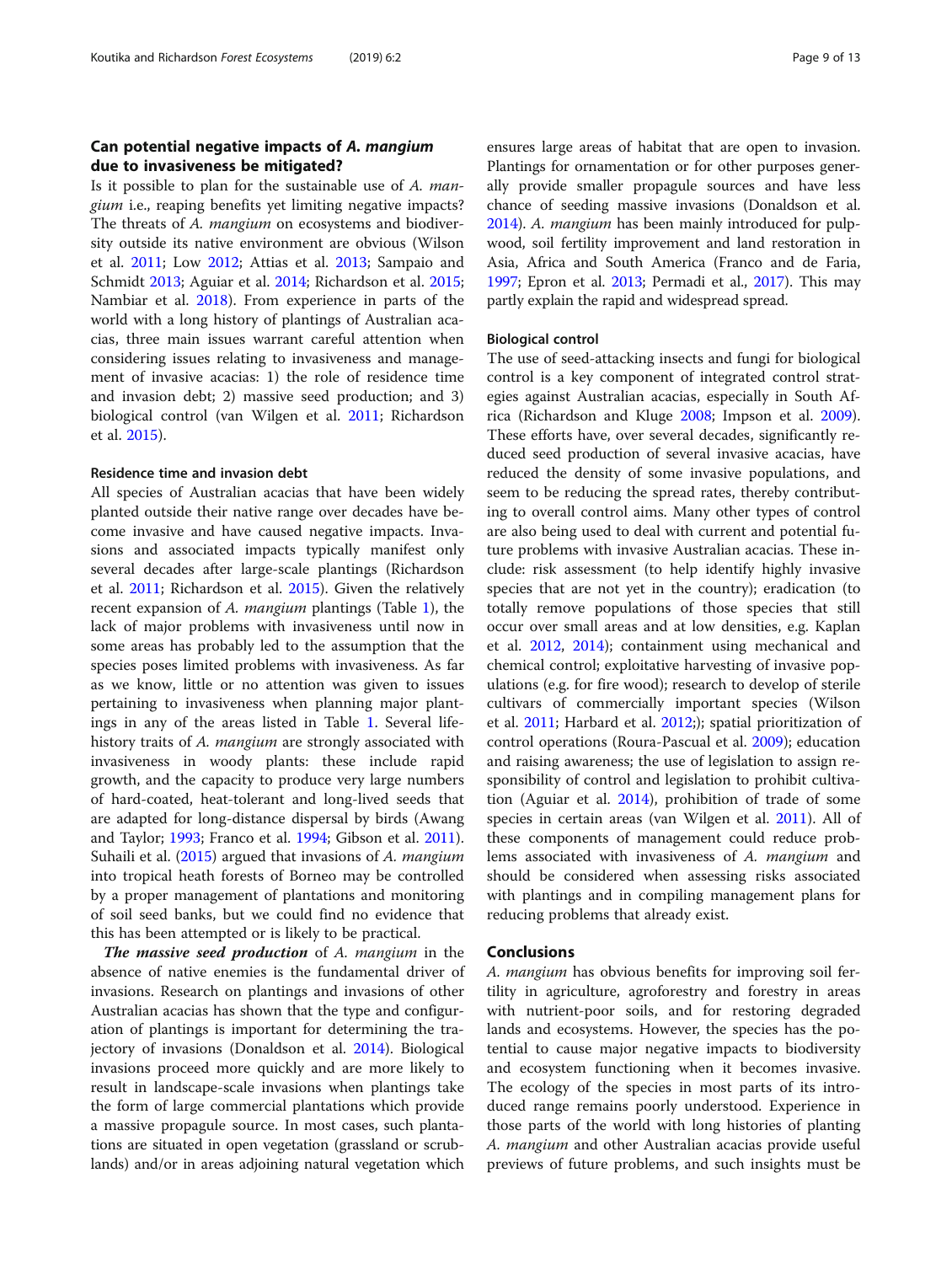# <span id="page-9-0"></span>considered when evaluating costs and benefits of new plantings.

#### Abbreviations

NFS: Nitrogen fixing species; POM: Particulate organic matter; SOM: Soil organic matter

#### Acknowledgements

We thank Dr. Kai Sonder (CIMMYT, Texcoco, Mexico), Dr. Claudia Maia (EMBRAPA Floresta, Colombo, Brazil) and Prof. Daniel Epron (Université de Lorraine, France) for contributing material for this review, and Prof. Dan Binkley (Colorado State University, USA), Dr. Hugo Rainey (Wildlife Conservation Society, USA) and Dr. Ilias Travlos (Agricultural University of Athens, Greece) for their inputs to an early version. Dr. Sarah Whitfeld (Curator, Australian Tree Seed Centre (ATSC), National Research Collections Australia, CSIRO) kindly provided data on dispatches of A. mangium seed from the ATSC.

#### Funding

DMR acknowledges funding from the DST-NRF Centre of Excellence for Invasion Biology and the National Research Foundation, South Africa (grant 85417).

# Availability of data and materials

Not applicable

# Authors' contributions

LSK planned the project, undertook most of the literature review, and wrote the first draft. DMR contributed additional literature and contributed substantially to interpretation and writing. Both authors read and approved the final manuscript.

# Authors' information

LSK is a soil scientist at the Forestry Research Centre (CRDPI), Pointe-Noire, Congo. She works on soil organic matter (both C and N) and phosphorus dynamics in the mixed-species of eucalypts and Acacia mangium plantations established in the Congolese coastal plains.

DMR is Director of the DST-NRF Centre of Excellence for Invasion Biology ([http://academic.sun.ac.za/cib/\)](http://academic.sun.ac.za/cib/) and Distinguished Professor of Ecology at Stellenbosch University, South Africa. His research focusses on the ecology and management of invasive plants, especially trees and he has worked on many of the 23 species of Australian acacias known to be invasive in different parts of the world.

# Ethics approval and consent to participate

Not applicable

# Consent for publication

Not applicable

#### Competing interests

The authors declare that they have no competing interests.

#### Author details

<sup>1</sup>CRDPI, Centre de Recherche sur la Durabilité et la Productivité des Plantations Industrielles, BP 1291 Pointe-Noire, Republic of the Congo. 2 Centre for Invasion Biology, Department of Botany & Zoology, Stellenbosch University, Matieland 7602, South Africa.

# Received: 27 August 2018 Accepted: 4 January 2019 Published online: 29 January 2019

#### References

- Aguiar A, Barbosa RI, Barbosa JBF, Mourao MJ (2014) Invasion of Acacia mangium in Amazonian savannas following planting of forestry. Plant Ecol Divers (1-2): 359–369. https://doi.org/10.1080/17550874.2013.771714
- Arisman H, Hardiyanto EB (2006) Acacia mangium a historical perspective on its cultivation. In: Potter K, Rimbawanto A, Beadle C (eds) Heart rot and root rot in tropical Acacia plantations. Proceedings of a workshop held in Yogyakarta, Indonesia, February 7–9, 2006, Canberra: Australia Centre for International Research, ACIAR proceedings no. 124, pp 11–15
- Attias N, Ferreira Siqueira M, de Godoy BH (2013) Acácias Australianas no Brasil: Histórico, Formas de Uso e Potencial de Invasão. Biodiversidade Bras 3(2):74–96
- Awang K, Taylor D (1993) Acacia mangium, growing and utilization. In: FAO and Winrock international, MPTS monograph series no. 3, Bangkok, Thailand
- Bachega LR, Bouillet J-P, de Cássia Piccolo M, Saint-André L, Bouvet J-M, Nouvellon Y, de Moraes Gonçalves JL, Robin A, Laclau J-P (2016) Decomposition of Eucalyptus grandis and Acacia mangium leaves and fine roots in tropical conditions did not meet the home field advantage hypothesis. For Ecol Manag 359:33–43
- Bernhard-Reversat F (1993) Dynamics of litter and organic matter at the soil-litter interface of fast-growing tree plantations on sandy ferrallitic soils (Congo). Acta Ecol 14(2):179–195
- Bini D, dos Santos CA, Bouillet J-P, de Morais Goncalves JL, Cardosoa EJBN (2013) Eucalyptus grandis and Acacia mangium in monoculture and intercropped plantations: evolution of soil and litter microbial and chemical attributes during early stages of plant development. Appl Soil Ecol 63:57–66
- Bini D, Figueiredo AF, da Silva MCP, de Figueiredo Vasconcellos RL, Cardoso EJBN (2012) Microbial biomass and activity in litter during the initial development of pure and mixed plantations of Eucalyptus grandis and Acacia mangium. Rev Bras Cienc Solo 37:76–85
- Binkley D (1992) Mixtures of N<sub>2</sub>-fixing and non- N<sub>2</sub>-fixing tree species. In: Cannell MGR, Malcom DC, Robertson PA (eds) The ecology of mixed species stands of trees. Blackwell Scientific Publications, Oxford
- Bouillet J-P, Laclau JP, Gonçalves JLM, Voigtlaender M, Gava JL, Leite FP, Hakamada R, Mareschal L, Mabiala A, Tardy F, Levillain J, Deleporte P, Epron D, Nouvellon Y (2013) Eucalyptus and Acacia tree growth over entire rotation in single- and mixed-species plantations across five sites in Brazil and Congo. For Ecol Manag 301:89–101
- Castro-Díez P, Godoy O, Saldaña A, Richardson DM (2011) Predicting invasiveness of Australian Acacia species on the basis of their native climatic affinities, lifehistory traits and human use. Divers Distrib 17:934–945
- Chaer GM, Resende AS, Campello EFC, de Faria SM, Boddey RM (2011) Nitrogenfixing legume tree species for the reclamation of severely degraded lands in Brazil. Tree Physiol 31:139–149. https://doi.org/10.1093/treephys/tpq116
- Chazdon RL (2008) Beyond deforestation: restoring forests and ecosystem services on degraded lands. Science 320:1458–1460
- Chen D, Zhang C, Wu J, Zhou L, Lin Y, Fu S (2011) Subtropical plantations are large carbon sinks: evidence from two monoculture plantations in South China. Agric For Meteorol 151:1214–1225
- Coetzee MPA, Wingfield BD, Golani GD, Tjahjono B, Gafur A, Wingfield MJ (2011) A single dominant Ganoderma species is responsible for root rot of Acacia mangium and Eucalyptus in Sumatra. South Forests 73(3–4): 175–180
- Cole TG, Yost RS, Kablan R, Olsen T (1996) Growth potential of twelve Acacia species on acid soils in Hawaii. For Ecol Manag 80:175–186
- Dickie IA, Bennett BM, Burrows LE, Nuñez MA, Peltzer DA, Porté A, Richardson DM, Rejmánek M, Rundel PW, van Wilgen BW (2014) Conflicting values: ecosystem services and invasive tree management. Biol Invasions 16:705– 719. https://doi.org/10.1007/s10530-013-0609-6
- Donaldson JE, Hui C, Richardson DM, Robertson MP, Webber BL, Wilson JRU (2014) Invasion trajectory of alien trees: the role of introduction pathway and planning history. Glob Change Biol. https://doi.org/10.1111/gcb.12486
- Dubliez E, Freycon V, Marien JM, Peltier R, Harmand JM (2018) Long term impact of Acacia auriculiformis woodlots growing in rotation with cassava and maize on the carbon and nutrient contents of savannah sandy soils in the humid tropics (Democratic Republic of Congo). Agrofor Syst. https://doi.org/10. 1007/s10457-018-0222-x
- Duponnois R, Baudoin E, Sanguin H, Thioulouse J, Le Roux C, Tournier E, Galiana A, Prin Y, Dreyfus B (2013) L'introduction d'acacias australiens pour réhabiliter des écosystèmes dégradés est-elle dépourvue de risques environnementaux ? Bois For Trop 318(4):59–65
- Epron D, Nouvellon Y, Mareschal L, Moreira RM, Koutika L-S, Geneste B, Delgado-Rojas JS, Laclau J-P, Sola G, Gonçalves JLM, Bouillet J-P (2013) Partitioning of net primary production in Eucalyptus and Acacia stands and in mixed-species plantations: two case-studies in contrasting tropical environments. For Ecol Manag 301:102–111
- Eyles A, Beadle C, Barry K, Francis A, Glen M, Mohammed C (2008) Management of fungal root-rot pathogens in tropical Acacia mangium plantations. Forest Pathol 38:332–355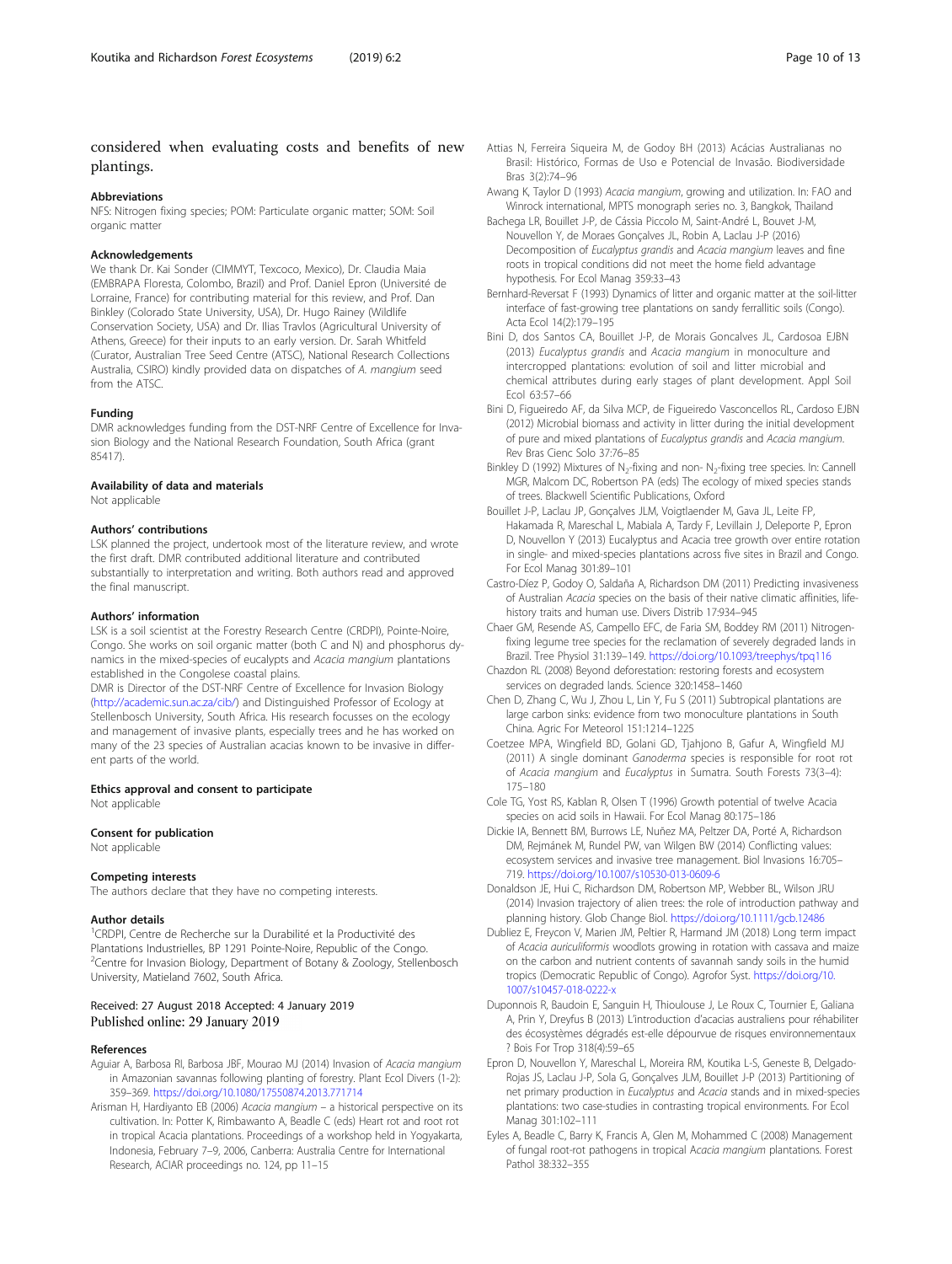- <span id="page-10-0"></span>Franco AA, Campello AFC, Dias LE, de Farla SM (1994) Revegetation of acidic residues from bauxite mining using nodulated and mycorrhizal legume trees. In: Proceedings Nitrogen-Fixing Tree, Turrialba, pp 313–320
- Franco AA, de Faria SM (1997) The contribution of  $N_2$ -fixing tree legumes to land reclamation and sustainability in the tropics. Soil Biol Biochem 29:897–903
- Frey GE, Cubbage FW, Ha TTT, Davis RR, Carle JB, Thon VX, Dzung NV (2018) Financial analysis and comparison of smallholder forest and state forest enterprise plantations in Central Vietnam. Int For Rev 20:181–198. https://doi. org/10.1505/146554818823767582
- Fuentes-Ramírez A, Pauchard A, Cavieres LA, García RA (2011) Survival and growth of Acacia dealbata vs. native trees across an invasion front in south-Central Chile. For Ecol Manag 261:1003–1009
- Gaertner M, Biggs R, Te Beest M, Hui C, Molofsky J, Richardson DM (2014) Invasive plants as drivers of regime shifts: identifying high priority invaders that alter feedback relationships. Divers Distrib 20:733–744. https://doi.org/10. 1111/ddi.12182
- Germon A, Guerrini IA, Bordron B, Bouillet J-P, Nouvellon Y, Gonçalves JLde M, Jourdan C, Paula RR, Laclau J-P (2018) Consequences of mixing Acacia mangium and Eucalyptus grandis trees on soil exploration by fine-roots down to a depth of 17 m. Plant Soil 424:203–220. https://doi.org/10.1007/s11104- 017-3428-1
- Gibson MR, Richardson DM, Marchante EM, Hélia R, James GS, Graham NB, Margaret F-R, Andrés G, Nicholas H, Carla J, Steven DR, Johannes JLM, Joseph TM, Daniel JP, Anton P, Matthew NW, Elizabeth MW, John RU (2011) Reproductive ecology of Australian acacias: important mediator of invasive success? Divers Distrib 17:911–933
- Hagos MG, Smit GN (2005) Soil enrichment by Acacia mellifera ssp. detinens on nutrient poor sandy soil in a semi-arid southern African savanna. J Arid Environ 61:47–59
- Hai PH, Duong LA, Toan NQ, Ha TTT (2015) Genetic variation in growth, stem straightness, pilodyn and dynamic modulus of elasticity in secondgeneration progeny tests of Acacia mangium at three sites in Vietnam. New Forest 46:577–591. https://doi.org/10.1007/s11056-015-9484-6
- Harbard JL, Griffin AR, Foster C, Brooker LD, Kha LD, Koutoulis A (2012) Production of colchine-induced autotetraploids as a basis for sterility breeding in Acacia mangium Willd. Forestry 85(3):427–436. https://doi.org/10. 1093/forestry/cps041
- Huang X, Liu S, Wang H, Hu Z, Li Z, You Y (2014) Changes in soil microbial biomass carbon and community composition through mixing nitrogen-fixing species with Eucalyptus urophilla in subtropical China. Soil Biol Biochem 73: 42–48
- Impson FAC, Hoffmann J, Kleinjan C (2009) Australian Acacia species (Mimosaceae) in South Africa. In: Muniappan R, Reddy GVP, Raman A (eds) Biological control of tropical weeds using arthropods. Cambridge University Press, Cambridge and New York, pp 38–62
- Inagaki M, Kamo K, Miyamoto K, Titin J, Jamalung L, Lapongan J, Miura S (2011) Nitrogen and phosphorus retranslocation and N:P ratios of litterfall in three tropical plantations: luxurious N and efficient P use by Acacia mangium. Plant Soil 341:295–307
- Ismael NAN, Metali F (2014) Allelopathic effects of invasive Acacia mangium on germination and growth of local paddy varieties. J Agron 13(4):158–168. https://doi.org/10.3923/ja.2014.158.168
- Kaplan H, van Niekerk A, Le Roux JJ, Richardson DM, Wilson JRU (2014) Incorporating risk mapping at multiple spatial scales into eradication management plans. Biol Invasions 16:691–703. https://doi.org/10.1007/ s10530-013-0611-z
- Kaplan H, Van Zyl HWF, Le Roux JJ, Richardson DM, Wilson JRU (2012) Distribution and management of Acacia implexa in South Africa: is eradication an option? S Afr J Bot 83:23–35. https://doi.org/10.1016/j.sajb. 2012.07.016
- Kasongo RK, Van Ranst E, Verdoodt A, Kanyankagote P, Baert G (2009) Impact of Acacia auriculiformis on the chemical fertility of sandy soils on the Batéké plateau, D.R. Congo. Soil Use Manage 25:21–27
- Kaye JP, Resh SC, Kaye MW, Chimner RA (2000) Nutrient and carbon dynamics in a replacement series of eucalyptus and Albizia trees. Ecology 81:3267–3273
- Khanna P (1998) Nutrient cycling under mixed-species tree systems in Southeast Asia. Agrofor Syst 38:99–120
- Koutika L-S, Epron D, Bouillet J-P, Mareschal L (2014) Changes in N and C concentrations, soil acidity and P availability in tropical mixed acacia and eucalypt plantations on a nutrient-poor sandy soil. Plant Soil 379:205–216
- Koutika L-S, Mareschal L (2017) Acacia and eucalypt change P, N and C concentrations in POM of arenosols in the Congolese coastal plains. Geoderma Reg 11:37–43. https://doi.org/10.1016/j.geodrs.2017.07.009
- Koutika L-S, Mareschal L, Epron D (2016) Soil P availability under eucalypt and acacia on Ferralic Arenosols, republic of the Congo. Geoderma Reg 7:153–158
- Koutika LS, Mareschal L, Rudowski S (2018) Fate of Acacia mangium in eucalypt mixed-species plantation during drought conditions in the Congolese coastal plains. Bosque 39(1):131–136. https://doi.org/10.4067/S0717- 92002018000100012
- Koutika L-S, Tchichelle SV, Mareschal L, Epron D (2017) Nitrogen dynamics in a nutrient-poor soil under mixed-species plantations of eucalypts and acacias. Soil Biol Biochem 108:84–90
- Kull CA, Kueffer C, Richardson DM, Vaz AS, Vicente J, Honrado JP (2018) Using the 'regime shift' concept in addressing social-ecological change. Geogr Res 56: 26–41. https://doi.org/10.1111/1745-5871.12267
- Kull CA, Rangan H (2008) Acacia exchanges: wattles, thorn trees, and the study of plant movements. Geoforum 39:1258–1272
- Kull CA, Shackleton CM, Cunningham PJ, Ducatillon C, Dufour-Dror JM, Esler KJ, Friday JB, Gouveia AC, Griffin AR, Marchante E, Midgley SJ, Pauchard A, Rangan H, Richardson DM, Rinaudo T, Tassin J, Urgenson LS, von Maltitz GP, Zenni RD, Zylstra MJ (2011) Adoption, use and perception of Australian acacias around the world. Divers Distrib 17:822–836
- Kull CA, Tassin J, Rangan H (2007) Multifunctional, scrubby, and invasive forests? Wattles in the highlands of Madagascar. Mt Res Dev 27:224–231
- Le Maitre DC, Gaertner M, Marchante E, Ens EJ, Holmes PM, Pauchard A, O'Farrell PJ, Rogers AM, Blanchard R, Blignaut J, Richardson DM (2011) Impacts of invasive Australian acacias: implications for management and restoration. Divers Distrib 17:1015–1029
- Lee KL, Ong KH, King PJH, Chubo JK, Su DSA (2015) Stand productivity, carbon content, and soil nutrients in different stand ages of Acacia mangium in Sarawak, Malaysia. Turk J Agric For 39:154–161. https://doi.org/10.3906/tar-1404-20
- Liu J, Li Y, Xu Y, Liu S, Huang W, Fang X, Yin G (2017) Phosphorus uptake in four tree species under nitrogen addition in subtropical China. Environ Sci Pollut R 24:20005–20014. https://doi.org/10.1007/s11356-017-9633-x
- Low T (2012) Australian acacias: weeds or useful trees? Biol Invasions 14:2217– 2227. https://doi.org/10.1007/s10530-012-0243-8
- Ludwig F, de Kroon H, Berendse F, Prins HT (2004) The influence of savanna trees on nutrient, water and light availability and the understorey vegetation. Plant Ecol 170:93–105
- Machado MR, Camara R, Sampaio PTB, Ferraz JBS, Pereira MG (2018) Silvicultural performance of five forest species in the central Brazilian Amazon. Acta Amazon 48:10–17
- Machado MR, Camara R, Sampaio PTB, Pereira MG, Silva Ferraz JB (2017) Land cover changes affect soil chemical attributes in the Brazilian Amazon. Acta Sci-Agron 39(3):385–391. https://doi.org/10.4025/actasciagron.v39i3.32689
- Matsubara K, Ohta S (2015) The effects of tannins derived from Acacia mangium bark on N2O emissions from water saturated acacia plantation soil. Tropics 24(2):65–74. https://doi.org/10.3759/tropics.24.65
- Meira-Neto JAA, da Silva MCNA, Tolentino GS, Gastauer M, Buttschardt T, Ulm F, Maguas C (2018) Early Acacia invasion in a sandy ecosystem enables shading mediated by soil, leaf nitrogen and facilitation. Biol Invasions 20:1567–1575. https://doi.org/10.1007/s10530-017-1647-2
- Midgley SJ, Turnbull JW (2003) Domestication and use of Australian acacias: case studies of five important species. Aust Syst Bot 16:89–102
- Nambiar EKS, Harwood CE (2014) Productivity of acacia and eucalypt plantations in Southeast Asia. 1. Bio-physical determinants of production: opportunities and challenges. Inter For Rev 16(2):225–248
- Nambiar EKS, Harwood CE, Kien ND (2014) Acacia plantations in Vietnam: research and knowledge application to secure a sustainable future. South For. https://doi.org/10.2989/20702620.2014.999301
- Nambiar EKS, Harwood CE, Mendham DS (2018) Paths to sustainable wood supply to the pulp and paper industry in Indonesia after diseases have forced a change of species from acacia to eucalypts. Aust For. https://doi. org/10.1080/00049158.2018.1482798 Accessed 20 Sep 2018
- National Research Council (1983) Mangium and other fast-growing Acacias for the humid tropics. National Academic Press, Washington D.C., p 63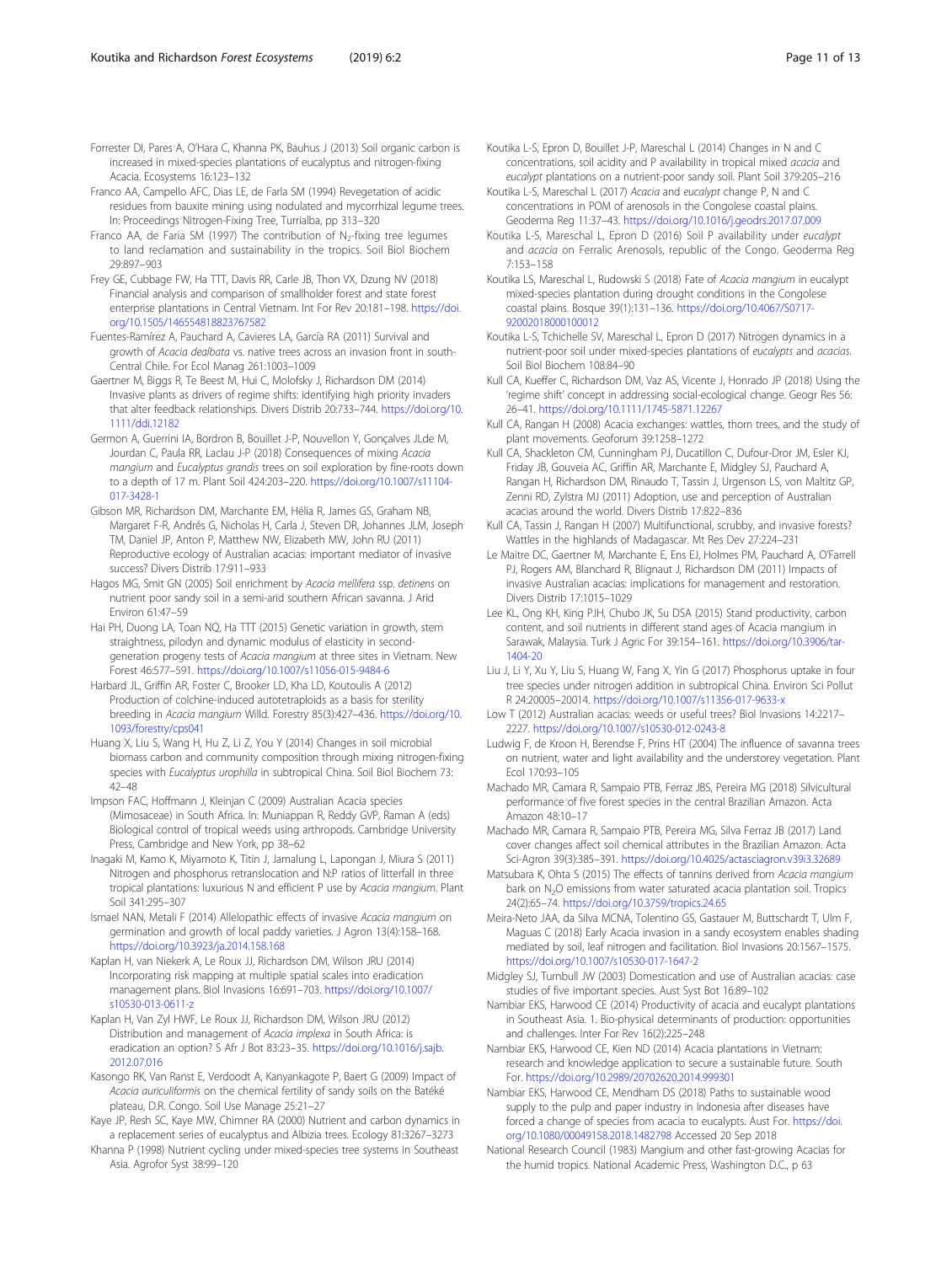- <span id="page-11-0"></span>Osunkoya OO, Othman FE, Kahar RS (2005) Growth and competition between seedlings of an invasive plantation tree, Acacia mangium, and those of a native Borneo heath-forest species, Melastoma beccarianum. Ecol Res 20:205– 214. https://doi.org/10.1007/s11284-004-0027-4
- Otsamo A, Adjers G, Hadi TS, Kuusipalo J, Vuokko R (1997) Evaluation of reforestation potential of 83 tree species planted on Imperata cylindrica dominated grassland, a case study from South Kalimantan, Indonesia. New For 14:127–143
- Parrotta JA (1999) Productivity, nutrient cycling and succession in single-and mixed-species plantations of Casuarina equisetifolia, Eucalyptus robusta and Leucaena leucocephala in Puerto Rico. For Ecol Manag 124:47–77
- Parrotta JA, Knowles OH (1999) Restoration of tropical moist forests on bauxitemined lands in the Brazilian Amazon. Restor Ecol 7(2):103–116
- Paula RR, Bouillet J-P, Trivelin PCO, Zeller B, de Moraes Gonçalves JL, Nouvellon Y, Bouvet J-M, Plassard C, Laclau J-P (2015) Evidence of short-term belowground transfer of nitrogen from Acacia mangium to Eucalyptus grandis trees in a tropical planted forest. Soil Biol Biochem 91:99–108
- Paull J (2007) Certified Organic Forests & Timber: the Hippocratic opportunity. In: Proceedings of the ANZSEE conference 2007, pp 1–14
- Pereira AP, de Andrade PA, Bini D, Durrer A, Robin A, Bouillet J-P, Andreote FD, EJBN C (2017) Shifts in the bacterial community composition along deep soil profiles in monospecific and mixed stands of Eucalyptus grandis and Acacia mangium. PLoS One 12(7):e0180371
- Pereira APA, Zagatto MRG, Brandani CB, Mescolotti DL, Cotta SR, Gonçalves JLM, Cardoso EJBN (2018) Acacia changes microbial indicators and increases C and N in soil organic fractions in intercropped eucalyptus plantations. Front Microbiol 9:655. https://doi.org/10.3389/fmicb.2018.00655
- Permadi DB, Burtona M, Pandita R, Walker I, Race D (2017) Which smallholders are willing to adopt Acacia mangium under long-term contracts? Evidence from a choice experiment study in Indonesia. Land Use Policy 65:211–223
- Rachid CTCC, Balieiro FC, Peixoto RS, Pinheiro YAS, Piccolo MC, Chaer GM, Rosado AS (2013) Mixed plantations can promote microbial integration and soil nitrate increases with changes in the N cycling genes. Soil Biol Biochem 66:146–153
- Raffensberger C, Tickner J (1999) Protecting public health and the environment: implementing the precautionary principle. Island Press, Washington D.C
- Rascher KG, Große-Stoltenberg A, Maguas C, Werner C (2011) Understory invasion by Acacia longifolia alters the water balance and carbon gain of a Mediterranean pine. Ecosystems 14:904–919. https://doi.org/10.1007/s10021- 011-9453-7
- Rascher KG, Hellmann C, Maguas C, Werner C (2012) Community scale 15N isoscapes: tracing the spatial impact of an exotic N<sub>2</sub>-fixing invader. Ecol Lett 15:484–491. https://doi.org/10.1111/j.1461-0248.2012.01761.x
- Rejmánek M, Richardson DM (2013) Trees and shrubs as invasive alien species 2013 update of the global database. Divers Distrib 19:1093–1094
- Resh SC, Binkley D, Parrotta JA (2002) Greater soil carbon sequestration under nitrogen-fixing trees compared with Eucalyptus species. Ecosystems 5:217– 231
- Richardson DM, Binggeli P, Schroth G (2004) Invasive agroforestry trees: problems and solutions. In: Agroforestry and biodiversity conservation in tropical landscapes. Island Press, Washington, D.C., pp 371–396
- Richardson DM, Carruthers J, Hui C, Impson FAC, Robertson MP, Rouget M, Le Roux JJ, Wilson JRU (2011) Human-mediated introductions of Australian acacias—a global experiment in biogeography. Divers Distrib 17:771–787
- Richardson DM, Kluge RL (2008) Seed banks of invasive Australian Acacia species in South Africa: role in invasiveness and options for management. Perspect Plant Ecol Evol Syst 10:161–177
- Richardson DM, Le Roux JJ, Wilson JRU (2015) Australian acacias as invasive species: lessons to be learnt from regions with long planting histories. South Forests 77(1):31–39. https://doi.org/10.2989/20702620.2014.999305
- Richardson DM, Rejmánek M (2011) Trees and shrubs as invasive alien species a global review. Divers Distrib 17:788–809. https://doi.org/10.1111/j.1472-4642. 2011.00782.x
- Rodriguez-Echeverria S, Afonso C, Correia M, Lorenzo P, Roiloa SR (2013) The effect of soil legacy on competition and invasion by Acacia dealbata link. Plant Ecol 214:1139–1146. https://doi.org/10.1007/s11258-013-0238-2
- Rouget M, Robertson MP, Wilson JRU, Hui C, Essl F, Renteria JL, Richardson DM (2016) Invasion debt – quantifying future biological invasions. Divers Distrib 22:445–456
- Roura-Pascual N, Richardson DM, Krug RM, Brown A, Chapman RA, Forsyth GG, Le Maitre DC, Robertson MP, Stafford L, Van Wilgen BW, Wannenburgh A, Wessels N (2009) Ecology and management of alien plant invasions in south African fynbos: accommodating key complexities in objective decision making. Biol Conserv 142:1595–1604
- Rundel PW, Dickie IE, Richardson DM (2014) Tree invasions into treeless areas: mechanisms and ecosystem processes. Biol Invasions 16:663–675
- Sampaio AB, Schmidt IB (2013) Espécies Exóticas Invasoras em Unidades de Conservação Federais do Brasil. Biodiversidade Brasileira 3(2):32–49
- Sanchez PA, Uehara G (1980) Management considerations for acid soils with high phosphorus fixation capacity. In: Khasawneh FE, Sample EC, Kamprath EJ (eds) The role of phosphorus in agriculture. Am Soc, Madison, pp 417–514
- Sang PM, Lamb D, Bonner M, Schmidt S (2013) Carbon sequestration and soil fertility of tropical tree plantations and secondary forest established on degraded land. Plant Soil 362:187–200. https://doi.org/10.1007/s11104- 012-1281-9
- Sanginga N, Mulungoy K, Ayanaba A (1986) Inoculation of Leucaena leucocephala lam de Witt with rhizobium and its nitrogen contribution to a subsequent maize crop. Biol Agric Hortic 3:341–352
- Santos FM, Balieiro FC, Fontes MA, Chaer GM (2017b) Understanding the enhanced litter decomposition of mixed-species plantations of Eucalyptus and Acacia mangium. Plant Soil. https://doi.org/10.1007/s11104-017-3491-7 Accessed 20 Sep 2018
- Santos FM, Chaer GM, Diniz AR, de Carvalho Balieiro F (2017a) Nutrient cycling over five years of mixed-species plantations of eucalyptus and Acacia on a sandy tropical soil. For Ecol Manag 384:110-121. https://doi.org/10.1016/j. foreco.2016.10.041
- Shackleton RT, Biggs R, Richardson DM, Larson BMH (2018) Social-ecological drivers and impacts of invasion-related regime shifts: consequences for ecosystem services and human wellbeing. Environ Sci Pol 89:300–314. https://doi.org/10.1016/j.envsci.2018.08.005 Accessed 20 Sep 2018
- Shure J, Marien JN, de Wasseige C, Drigo R, Salbitano F, Dirou S, Nkoua M (2010) Contribution du bois énergie à la satisfaction des besoins énergétiques des populations d'Afrique Centrale. In: Perspectives pour une gestion durable des ressources disponibles, pp 109–122
- Siddiq Z, Cao K-F (2016) Increased water use in dry season in eight dipterocarp species in a common plantation in the northern boundary of Asian tropics. Ecohydrology 9:871–881. https://doi.org/10.1002/eco.1689
- Sitters J, Edwards PJ, Venterink HO (2013) Increases of soil C, N, and P pools along an Acacia tree density gradient and their effects on trees and grasses. Ecosystems 16:347–357
- Souza AO, Chaves MPSR, Barbosa RI, Clement CR (2018) Local ecological knowledge concerning the invasion of Amerindian lands in the northern Brazilian Amazon by Acacia mangium (Willd.). J Ethnobiol Ethnomed 14:–33
- Suhaili ALR, Tennakoon KU, Sukri RS (2015) Soil seed bank of an exotic Acacia sp. plantation and an adjacent tropical heath forest in Brunei Darussalam. Biotropia 22:140–150. https://doi.org/10.11598/btb.2015.22.2.487
- Tassin J, Rangan H, Kull CA (2012) Hybrid improved tree fallows: harnessing invasive woody legumes for agroforestry. Agrofor Syst 84:417–428. https:// doi.org/10.1007/s10457-012-9493-9
- Tchichelle SV, Epron D, Mialoundama F, Koutika L-S, Harmand J-M, Bouillet JP, Mareschal L (2017) Differences in nitrogen cycling and soil mineralisation between a eucalypt plantation and a mixed eucalypt and Acacia mangium plantation on a sandy tropical soil. Sth For. https://doi.org/10.2989/20702620. 2016.1221702
- Van Wilgen BW, Dyer C, Hoffmann JH, Ivey P, Le Maitre DC, Moore JL, Richardson DM, Rouget M, Wannenburgh A, Wilson JRU (2011) National-scale strategic approaches for managing introduced plants: insights from Australian acacias in South Africa. Divers Distrib 17:1060–1075. https://doi.org/10.1111/j.1472- 4642.2011.00785.x
- Van Wilgen BW, Richardson DM (2014) Managing invasive alien trees: challenges and trade-offs. Biol Invasions 16:721–734. https://doi.org/10.1007/s10530-013- 0615-8
- Voigtlaender M, Laclau J-P, Gonçalves JLM, Piccolo MC, Moreira MZ, Nouvellon Y, Ranger J, Bouillet J-P (2012) Introducing Acacia mangium trees in Eucalyptus grandis plantations: consequences for soil organic matter stocks and nitrogen mineralization. Plant Soil 352:99–111